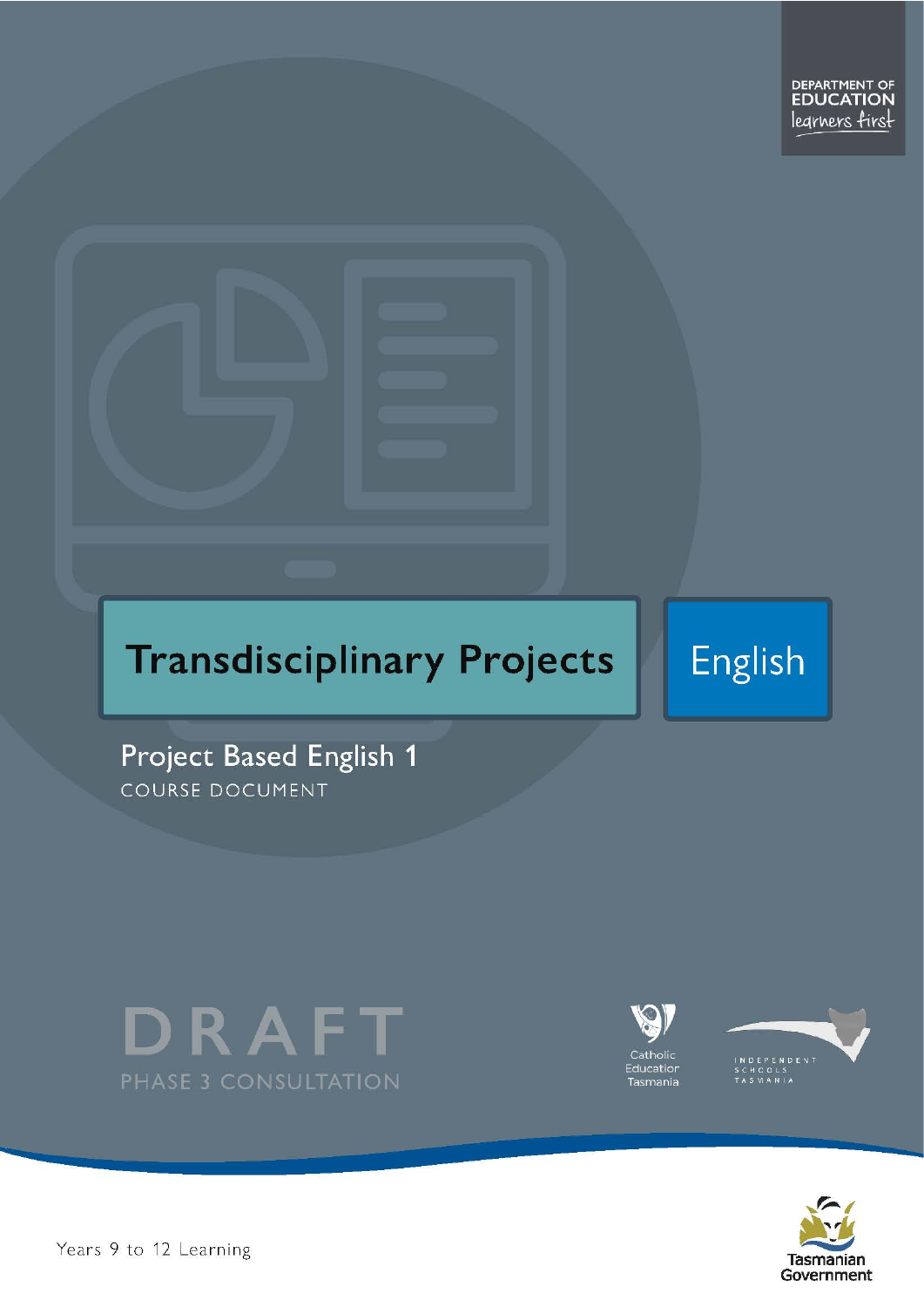# Table of Contents

Phase 3 Consultation Draft Published: March 2021 

| Module I - Cultural Identity: Stories about who we are, what we do and where we grow 7 |
|----------------------------------------------------------------------------------------|
|                                                                                        |
|                                                                                        |
|                                                                                        |
|                                                                                        |
|                                                                                        |
|                                                                                        |
|                                                                                        |
|                                                                                        |
|                                                                                        |
|                                                                                        |
|                                                                                        |
|                                                                                        |
|                                                                                        |
|                                                                                        |
|                                                                                        |
|                                                                                        |
|                                                                                        |
|                                                                                        |
|                                                                                        |
|                                                                                        |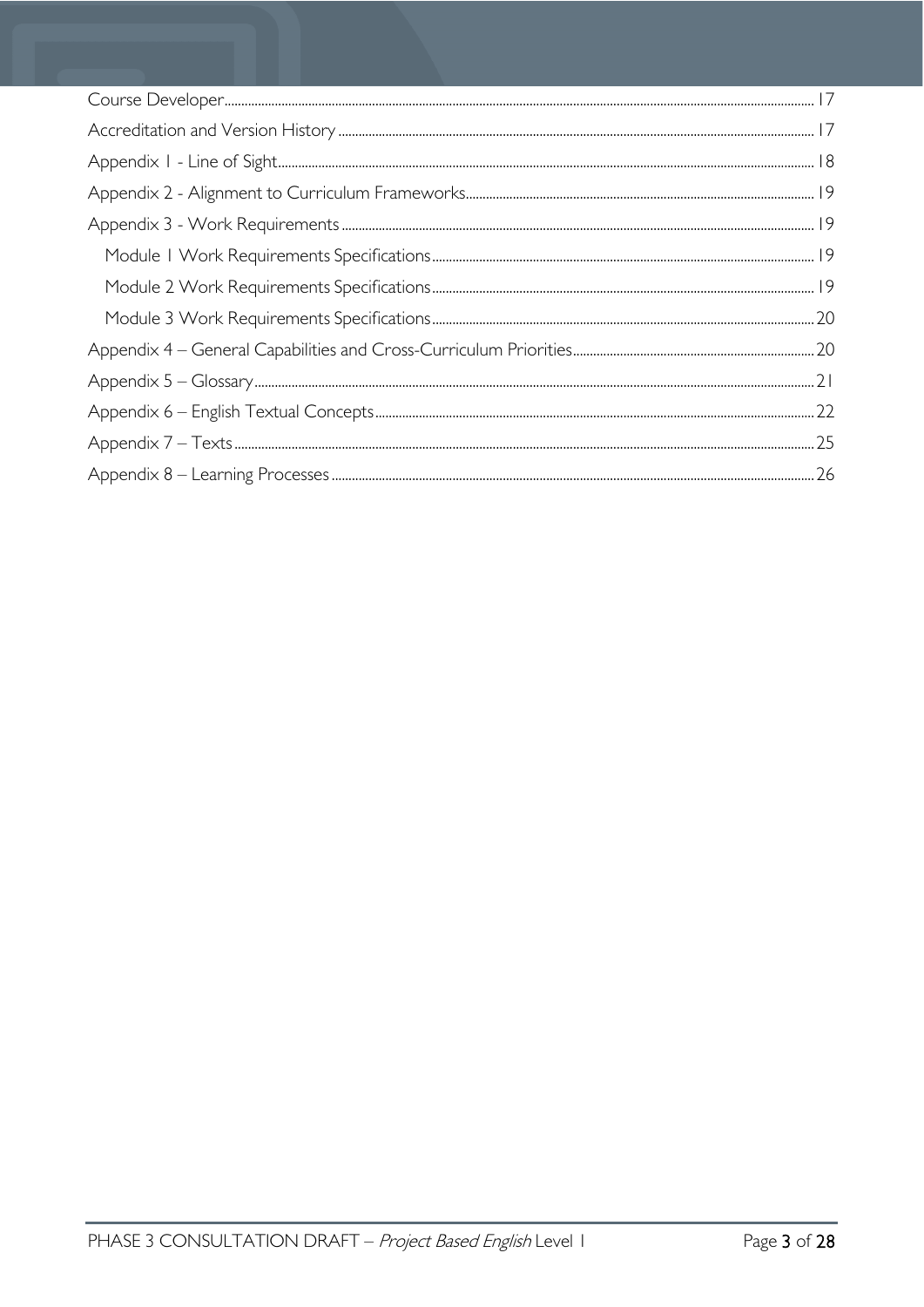# <span id="page-3-0"></span>Project Based English\*, 150 hours – Level 1

\*There is a proposed name change for this course to English Inquiry.

This course is the Level 1 component of the Project Based English program.

# <span id="page-3-1"></span>Aims

The purpose of Years 9 to 12 [Education](https://publicdocumentcentre.education.tas.gov.au/library/Shared%20Documents/Years-9-to-12-Education-Framework.pdf) is to enable all students to achieve their potential through Years 9 to 12 and beyond in further study, training or employment.

Years 9 to 12 Education enables: Personal Empowerment, Cultural Transmission, Preparation for Citizenship and Preparation for Work.

This course supports the principles of Access, Agency, Excellence, Balance, Support and Achievement as part of a range of programs that enables students to access a diverse and highly flexible range of learning opportunities suited to their level of readiness, interests and aspirations.

Courses aligned to the Years 9 to 12 Curriculum [Framework](https://publicdocumentcentre.education.tas.gov.au/library/Shared%20Documents/Education%209-12%20Frameworks%20A3%20WEB%20POSTER.pdf) belong to one of the five focus areas of Discipline-based Study, Transdisciplinary Projects, Professional Studies, Work-based Learning and Personal Futures.

<span id="page-3-2"></span>Project Based English is a Transdisciplinary course.

# <span id="page-3-3"></span>Focus Area – Transdisciplinary Projects

Transdisciplinary Projects courses require students to integrate, transfer and reflect on their prior knowledge, skills, attitudes and values in transdisciplinary ways. Students will engage critically and creatively to integrate the learning and ways of working from multiple disciplines. Students will produce outcomes that are only possible through the intersection between disciplines. Students will share the outcomes of Transdisciplinary Projects as appropriate to their methodology, and their exhibition of work will form a major element of their assessment. Students will reflect upon their learning by evaluating their project outputs, the effectiveness of their methodology and the implications of their work on the pre-existing body of knowledge.

Transdisciplinary projects courses have three key features that guide teaching and learning:

- engage and ideate
- connect and apply
- exhibit and reflect.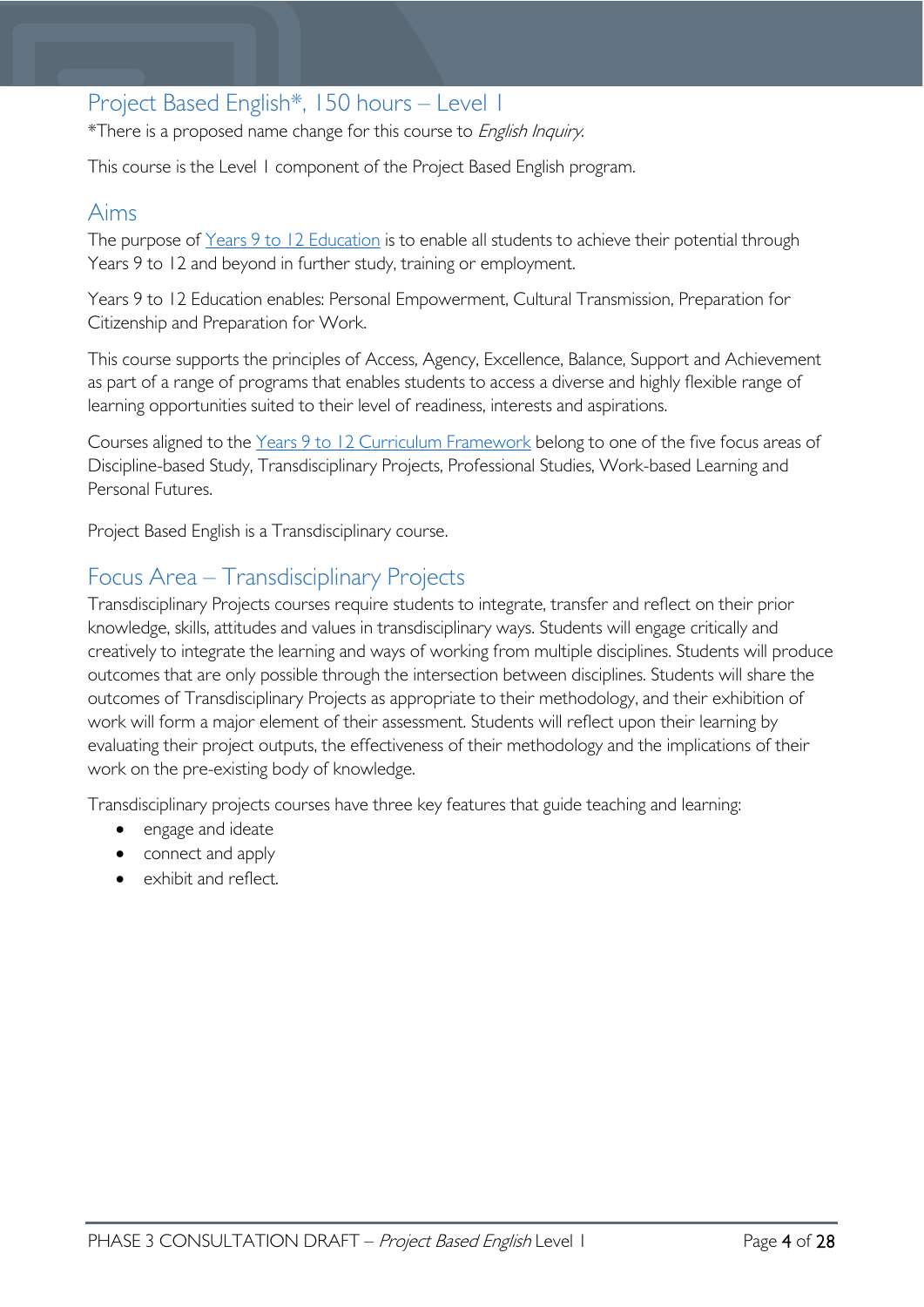

Figure 1: Transdisciplinary Project Cycle of Learning (adapted from OECD Learning Compass 2030)

In this course learners will do this by:

- engaging in inquiry-based learning to explore what texts tell us about human experience and how this can be represented in different ways in different texts.
- making connections between language, concepts, English Textual Concepts and issues expressed and developed in literary texts and differing contexts: everyday, social, cultural, community, further education, interdisciplinary and work.
- apply critical and creative thinking strategies and intercultural understanding through a range of modes to make, shape and communicate meaning by responding to and producing texts.
- engaging in a range of learning processes: understanding, connecting, engaging personally, engaging critically, reflecting and experimenting to enact the three features of Transdisciplinary projects.

A broad range of Inquiry based learning approaches, processes and models may be applied in this course: e.g., Inquiry Based Learning, Project Based Learning, Problem Based Learning. Whilst an inquiry approach guides the learning of all modules, unless stipulated in the course document, the number and duration of class or small group of individual inquiries/projects will be determined by the provider, and the needs of the learners.

# <span id="page-4-0"></span>Rationale

The Project Based English Level 1 course focuses on consolidating and refining the skills and knowledge needed by students to become competent, confident and engaged communicators and to study and enjoy a breadth and variety of texts in English.

Through an inquiry driven methodology, the course aims to develop students' language, literacy and literary knowledge, understanding and skills. Learners will use a range of processes to ideate, design, plan, act, reflect and communicate/present their learning. The study of English is the driver of this course and the English discipline must be clearly embedded in any transdisciplinary connections made through concept or context.

Student agency and voice matter. Learners recognise language and texts as relevant in their lives now and in the future, and learn to understand, accept or challenge the ideas, values and attitudes in these texts. Students learn to use language effectively to produce texts for a variety of purposes and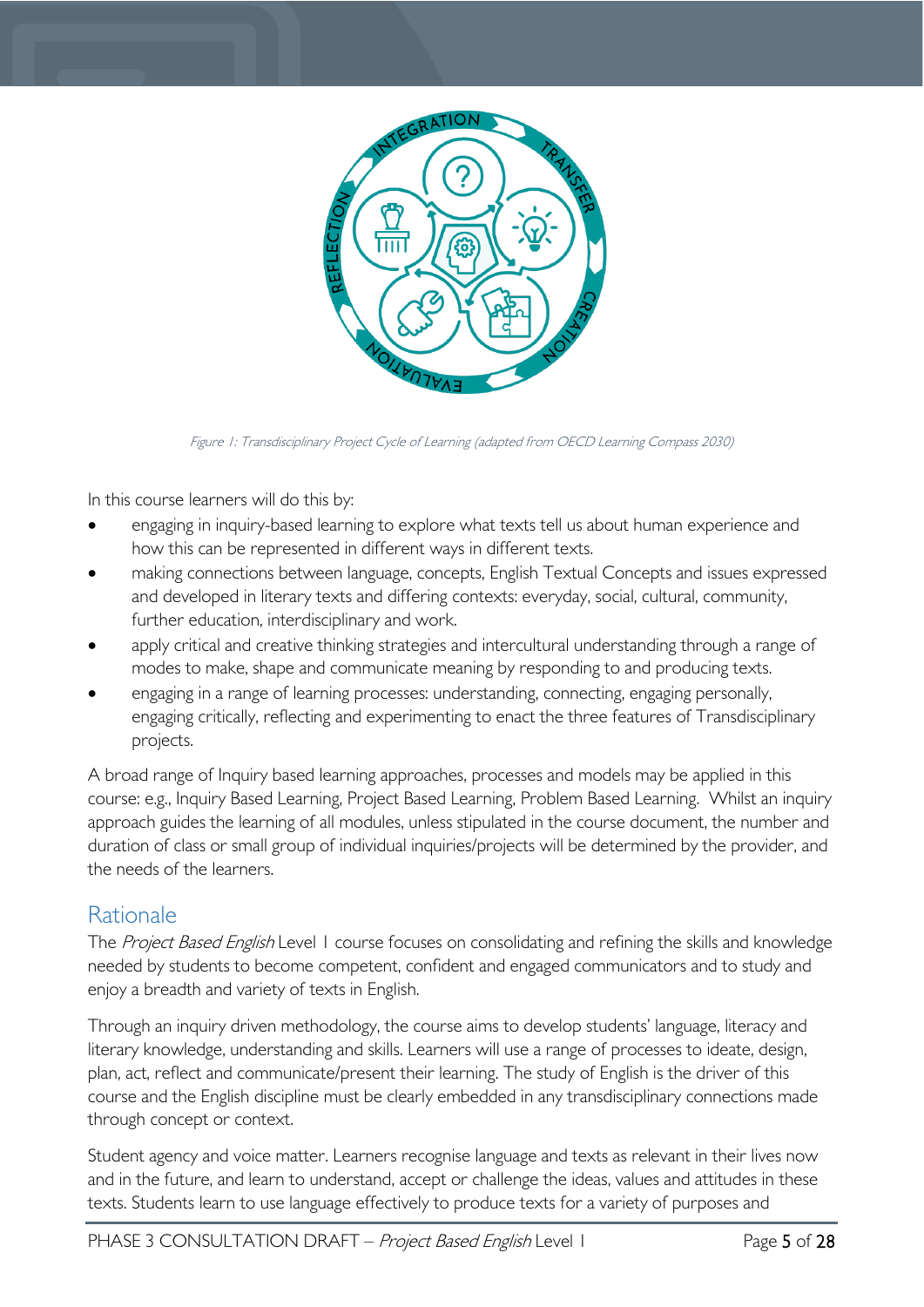audiences and engage in creative and imaginative thinking to explore their own world and the worlds of others. They learn to critically and creatively interact with a range of texts and forms, developing an awareness of how the language they engage with positions them and others.

Learners engage with language, and familiar and unfamiliar texts, to foster skills to communicate confidently and effectively in Standard Australian English in a variety of contemporary contexts and social situations, including every day, social, community, further education and work-related contexts.

# <span id="page-5-0"></span>Integration of General Capabilities and Cross-Curriculum Priorities

The general capabilities addressed specifically in this course are:

- Critical and creative thinking  $\mathbb{C}$
- **Intercultural understanding**  $\frac{c_3}{ }$
- Literacy <sup>■</sup>

The cross-curriculum priorities are enabled through this course are:

- Aboriginal and Torres Strait Islander Histories and Cultures  $\mathcal$
- Asia and Australia's Engagement with Asia **AA**
- Sustainability  $\triangleq$

# <span id="page-5-1"></span>Course Description

Project Based English Level / is a practical course based on active inquiry. Students engage in authentic, interactive learning experiences. Students respond to, make connections and create texts in and for a range of contexts. They explore ideas and issues expressed in texts such as identity, truth, justice, survival and real-world issues. It aims to develop students' skills in interpreting texts and expressing their ideas about their lives, society and culture.

# <span id="page-5-2"></span>Pathways

The Project Based English Level 1 course enables sequential learning continuity from:

- Years 9-10 Australian Curriculum English
- Preliminary English Stage 4 PRE005419

The Project Based English Level 1 course enables sequential learning continuity to:

• Project Based English Level 2

# <span id="page-5-3"></span>Course Requirements

Access considerations

There are no pre-requisites for this course.

#### Resources

- access to a computer, phone and the internet
- engagement with the community inside and outside the classroom through avenues such as for example, visits, surveys, interviews, listening to guest speakers and/or excursions.

# <span id="page-5-4"></span>Course Structure, Delivery and Progression

# <span id="page-5-5"></span>Structure

This course consists of three 50-hour modules.

Modules available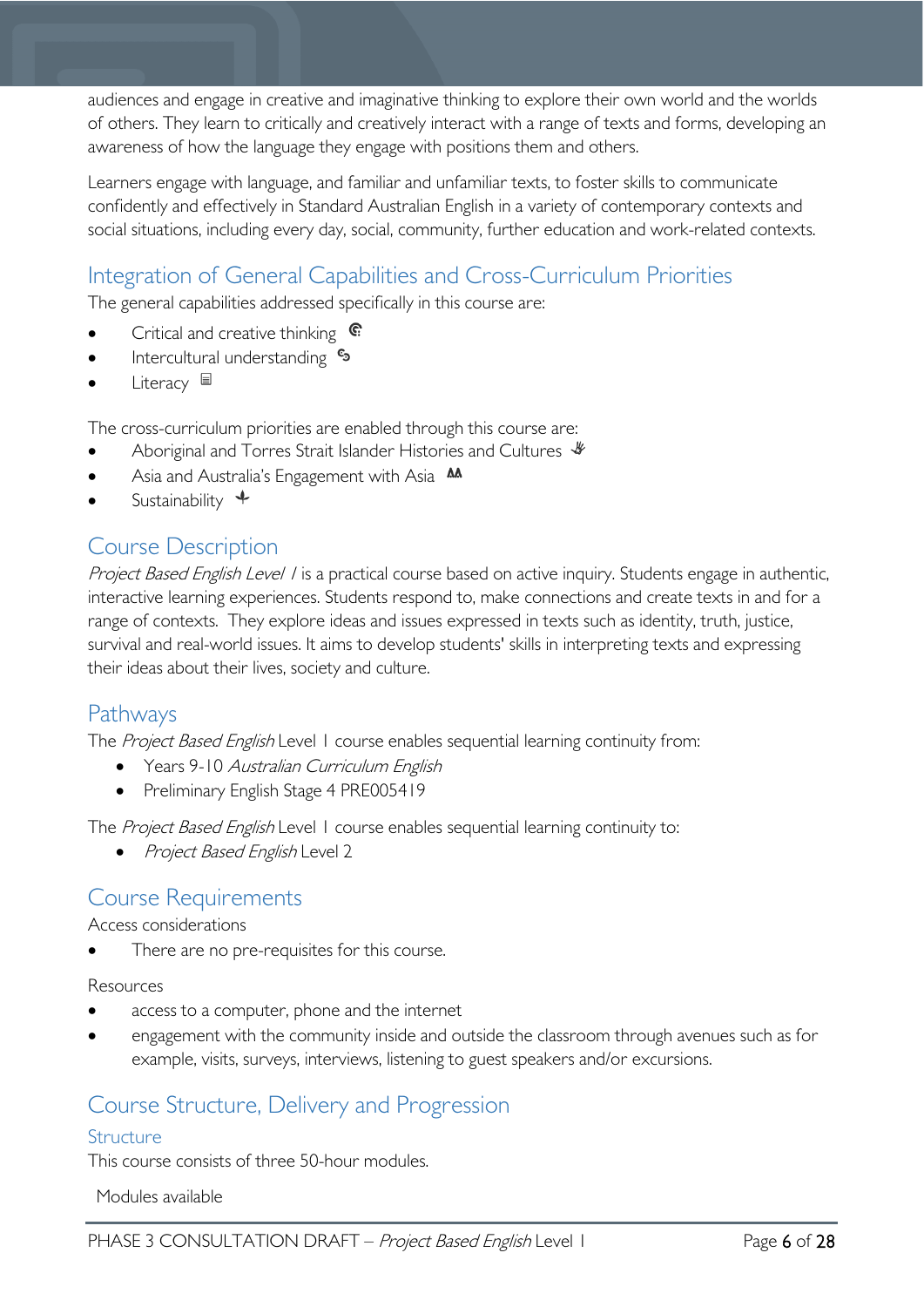Core Module 1: Cultural Identity: Stories about who we are, what we do and where we grow Core Module 2: Global Concepts through English texts: Truth, justice or survival Core Module 3: English and real-world issues



# <span id="page-6-0"></span>**Delivery**

The three modules should be delivered in order 1, 2, 3.

# <span id="page-6-1"></span>Developmental Progression

Module 1 introduces the learner to key ideas, concepts, skills, knowledge and understanding. Module 2 enables the learner to build upon these key ideas, concepts, skills, knowledge and understanding. Module 3 enables the learner to further build on these key ideas, concepts, skills, knowledge and understanding.

The progression of learning is evidenced through assessment opportunities which provide feedback to promote further learning. A culminating performance of understanding is reflected in the final work requirements.

# <span id="page-6-2"></span>Module 1 - Cultural Identity: Stories about who we are, what we do and where we grow

Cultural Identity: Stories about who we are, what we do and where we grow.

In this module learners will engage in inquiry-based learning to, read, view and respond to ideas about cultural identity and understandings presented in a variety of engaging, accessible texts and text types. Learners will explore how people, cultures, places, concepts and events are interconnected. They will learn how to recognise, explain and create differing viewpoints about the world, cultures, individual people and concerns represented in texts. They are introduced to the ways language use can have inclusive and exclusive social effects and can empower or disempower people. To support their understanding of the ways texts represent cultural identity, students will learn about and engage with relevant English Textual Concepts\*. They will respond, produce responses or texts for imaginative, informative or persuasive purposes.

This module focuses on developing the connections between ideas and human experiences through English. Transdisciplinary connections with English can be made through ideas, experiences, texts and contexts. In English the way an idea or a value is communicated to affect an audience and shape meaning is more important than identification of the social message. It is about how the relationship between mode, medium and message affects audience. Language, word choice, grammatical structure and organisation of the material are central to this understanding. An inquiry-based learning approach enables learners to acquire and share their disciplinary knowledge through a range of learning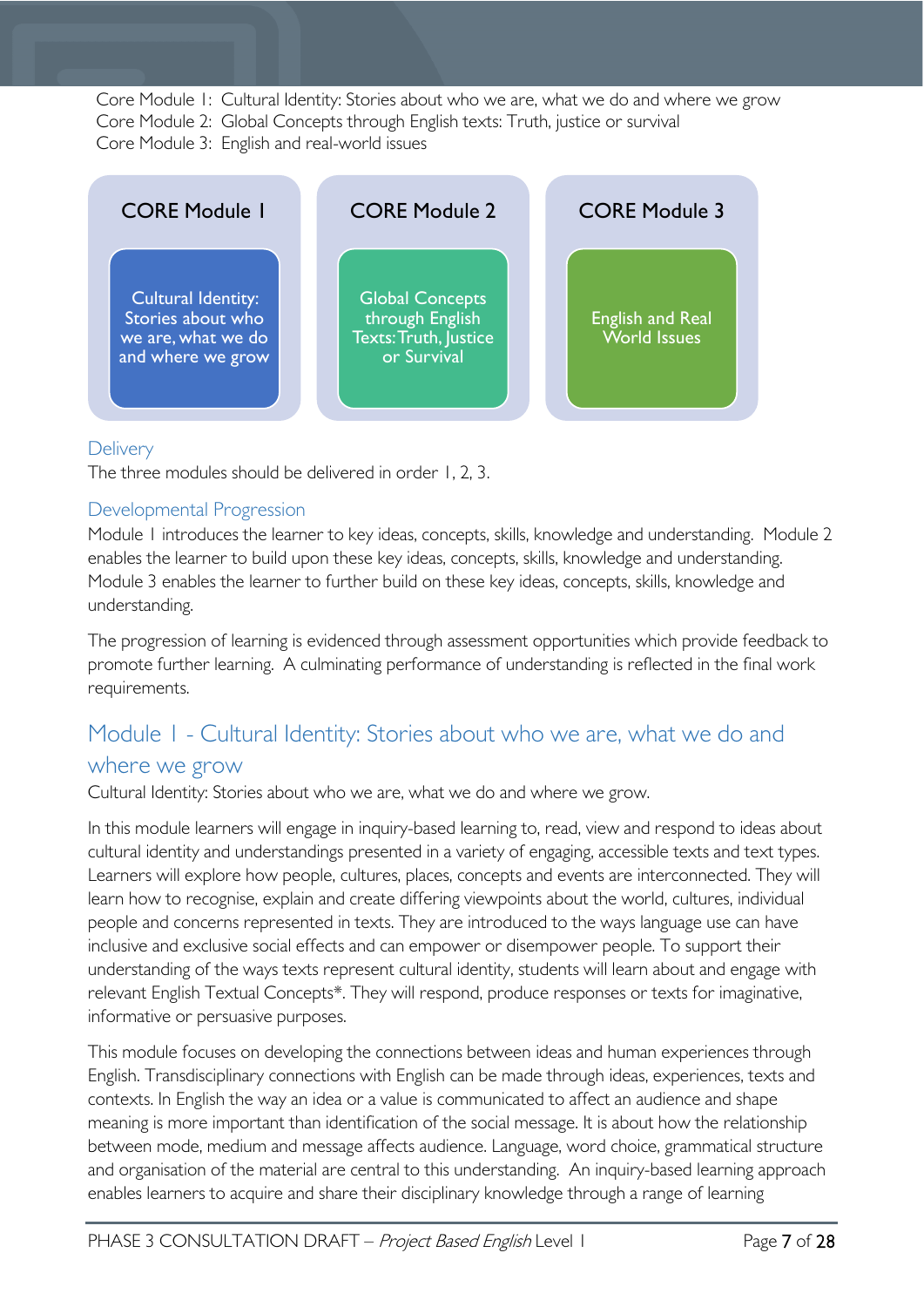processes: understanding, connecting, engaging personally, engaging critically, reflecting and experimenting.

See Appendix 6 for English Textual Concepts\* See Appendix 7 for Text Requirements See Appendix 8 for Learning Processes

# <span id="page-7-0"></span>Module 1 Learning Outcomes

On successful completion of this module, learners will be able to:

- 1. develop knowledge and skills to communicate meaning clearly through reading, viewing, writing, listening, and speaking
- 2. develop knowledge and skills in making and constructing meaning from written oral, visual and multimodal texts for interaction with others in real or imagined contexts.
- 3. develop knowledge and skills to produce oral, written, and/or multimodal texts appropriate for purpose and audience in real and/or imagined contexts
- 4. develop knowledge and skills in applying critical and creative thinking strategies and intercultural understanding to respond to attitudes and values represented in written oral, visual and multimodal texts.

### <span id="page-7-1"></span>Module 1 Content

To achieve the learning outcomes learners will draw on the following knowledge understanding and skills.

### Key Knowledge

Students learn:

- how texts work, for example, their language features, structures, conventions, techniques
- why texts use a particular form and conventions
- how combinations of words and images in texts are used to represent people and ideas
- how cultural beliefs, practices and points of view are represented in texts
- that language shapes our perspective of people events, groups and ideas
- that opinions can be shared developed and questioned
- how issues and ideas are presented in texts
- how texts can be interpreted in different ways.

#### Key Skills

Students learn:

- how to make meaning from texts using relevant English Textual concepts
- how to use strategies to expand vocabulary to interpret texts
- how to use comprehension processes to construct meaning to understand basic texts
- how to locate and identify key ideas from familiar texts oral, written and multimodal
- how to use specific active listening strategies and interaction skills for identified purposes and audiences
- how to use voice, language and vocabulary to suit context
- how to use identify and use familiar vocal strategies, non-verbal cues and vocabulary to communicate intended meaning
- how to use language, including appropriate spelling, punctuation and grammar
- how to question the ways cultural groups are represented in texts
- how to inquire and problem solve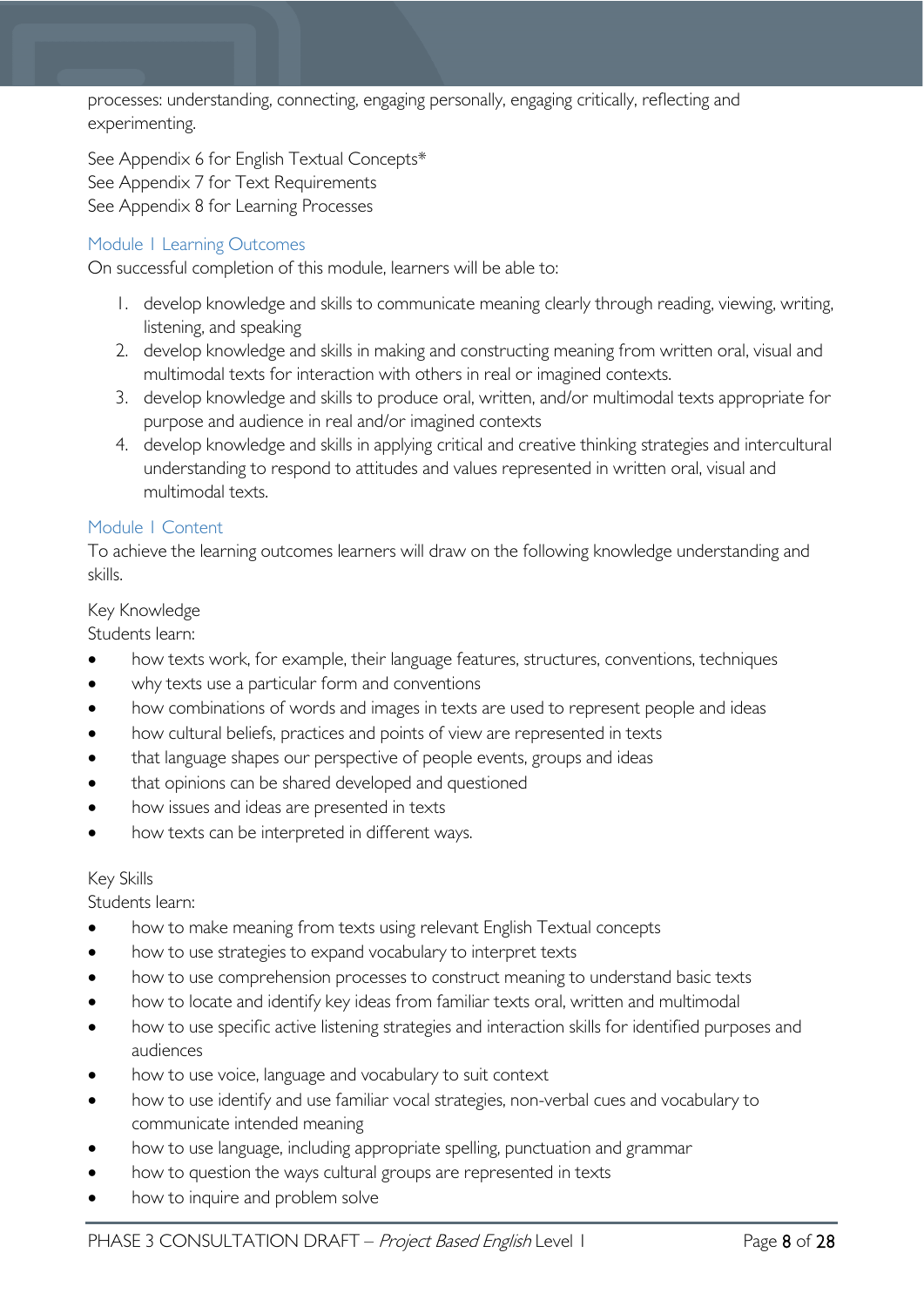- how to question, assess and organise information from different texts
- how to sort information to find patterns, categories and connections
- how to reason and to form an argument and explain own reasoning
- how to brainstorm and generate ideas
- how to plan, communicate and present information and ideas
- how to reflect on their learning and proofread their responses
- how to experiment with language, text features and structures by learning:
	- o how to use and shape language for a particular purpose
	- o how to shape or structure a text to make it work
	- o how to use the conventions of a particular text form.

### <span id="page-8-0"></span>Module 1 Work Requirements

The work requirements of a course are processes, products or performances that provide a significant demonstration of achievement that is measurable against the course's standards. Work requirements need not be the sole form of assessment for a module.

This module includes short response and extended response work requirements.

- The nature of the two responses must be different and cannot be the same.
- The language modes used to communicate meaning in the responses must also vary.
- One short response which can be either: creative, imaginative, analytical, interpretive or persuasive
- One extended response which can be either: creative, imaginative, analytical, interpretive or persuasive.

See Appendix 3 for summary of Work Requirement specifications for this course.

#### <span id="page-8-1"></span>Module 1 Assessment

This module will assess criteria 1, 2, 3, 4.

# <span id="page-8-2"></span>Module 2 - Global Concepts through English texts: Truth, justice or survival

#### e.g., Can fiction be true?

In consideration of the interests and needs of their learners, providers will select one of the global concepts identified. In this module through inquiry-based learning students will explore what the concept tells us about human experience and how this can be represented in different ways in different texts (literary, media, social, informative and persuasive). They will explore and respond to the way attitudes and values are communicated and presented about the concept. To support their understanding of the ways texts represent ideas, attitudes and values, students will learn about and engage with relevant English Textual Concepts\*. They will respond to and/or produce imaginative, informative and persuasive texts that present their understanding and opinion of the concept.

This module focuses on developing the connections between ideas and human experiences through English. Transdisciplinary connections with English can be made through ideas, experiences, texts and contexts. In English the way an idea or a value is communicated to affect an audience and shape meaning is more important than identification of the social message. It is about how the relationship between mode, medium and message affects audience. Language, word choice, grammatical structure and organisation of the material are central to this understanding. An inquiry-based learning approach enables learners to acquire and share their disciplinary knowledge through a range of learning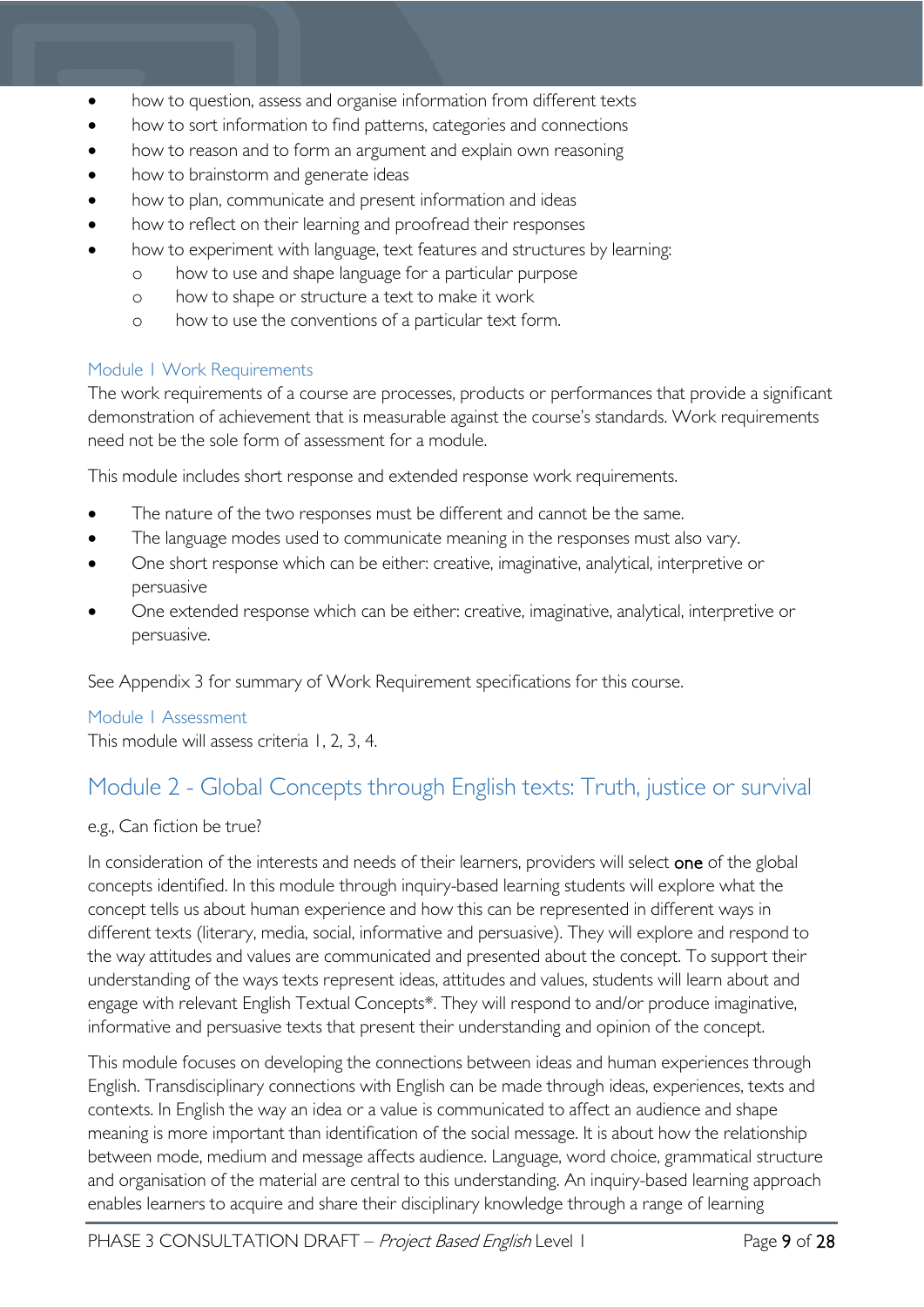processes: understanding, connecting, engaging personally, engaging critically, reflecting and experimenting.

See Appendix 6 for English Textual Concepts\* See Appendix 7 for Text Requirements See Appendix 8 for Learning Processes

# <span id="page-9-0"></span>Module 2 Learning Outcomes

On successful completion of this module, learners will be able to:

- 1. develop knowledge and skills to communicate meaning clearly through reading, viewing, writing, listening, and speaking
- 2. develop knowledge and skills in making and constructing meaning from written oral, visual and multimodal texts for interaction with others in real or imagined contexts.
- 3. develop knowledge and skills to produce oral, written, and/or multimodal texts appropriate for purpose and audience in real and/or imagined contexts
- 5. develop knowledge and skills in applying critical and creative thinking strategies and intercultural understanding to respond to concepts represented in written oral, visual and multimodal texts.

# <span id="page-9-1"></span>Module 2 Content

To achieve the learning outcomes learners will draw on the following knowledge understanding and skills.

### Key Knowledge

Students learn:

- how texts work, for example, their language features, structures, conventions, techniques
- why texts use a particular form and conventions
- how combinations of words and images in texts are used to represent people and ideas
- how cultural beliefs, practices and points of view are represented in texts
- that language shapes our perspective of people events, groups and ideas
- that opinions can be shared developed and questioned
- how issues and ideas are presented in texts
- how texts can be interpreted in different ways.

#### Key Skills

Students learn:

- how to make meaning from texts using relevant English Textual concepts
- how to use strategies to expand vocabulary to interpret texts
- how to use comprehension processes to construct meaning to understand basic texts
- how to locate and identify key ideas from familiar texts oral, written and multimodal
- how to use specific active listening strategies and interaction skills for identified purposes and audiences
- how to use voice, language and vocabulary to suit context
- how to use identify and use familiar vocal strategies, non-verbal cues and vocabulary to communicate intended meaning
- how to use language, including appropriate spelling, punctuation and grammar
- how to question the ways cultural groups are represented in texts
- how to inquire and problem solve
- how to question, assess and organise information from different texts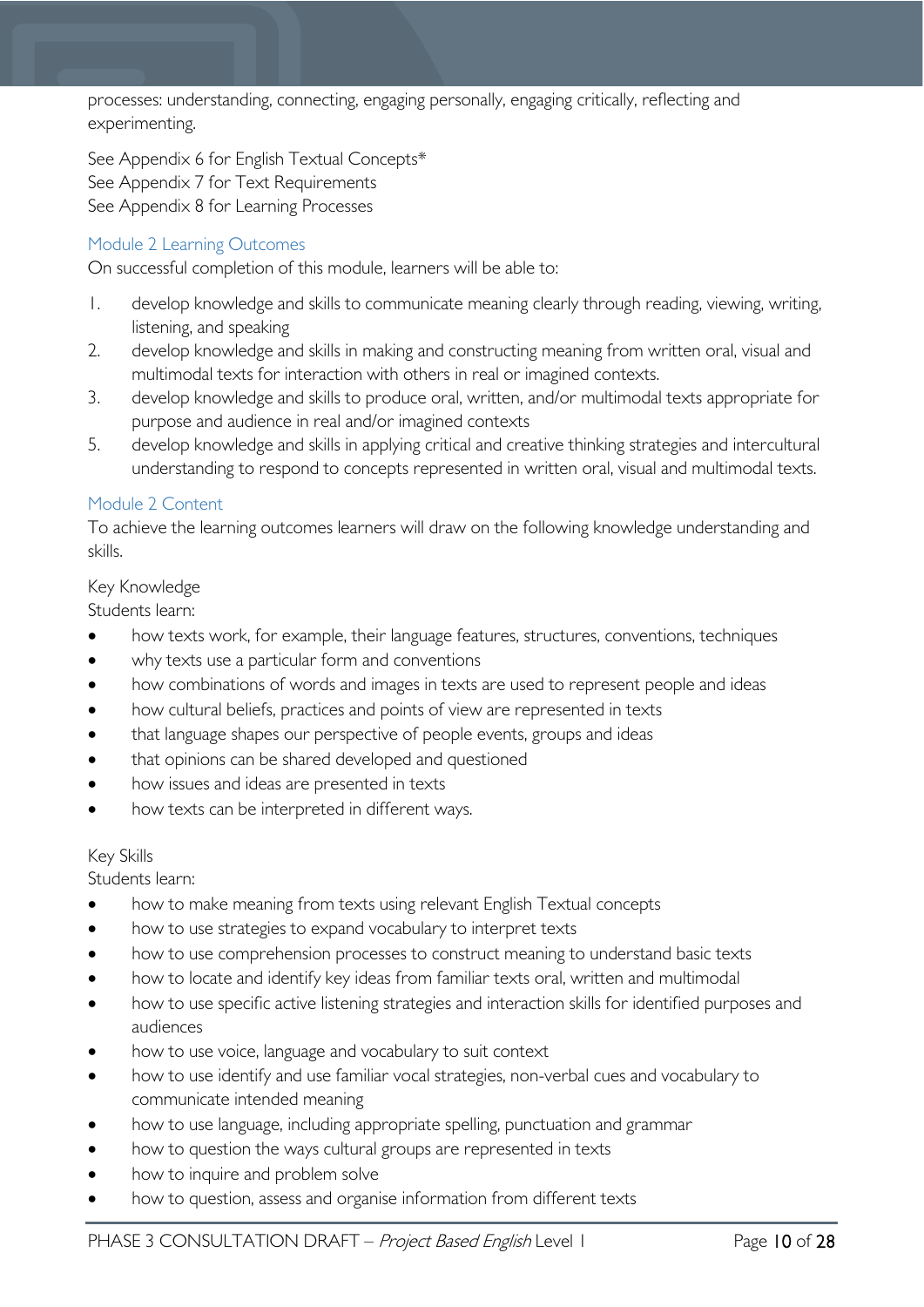- how to sort information to find patterns, categories and connections
- how to reason and to form an argument and explain own reasoning
- how to brainstorm and generate ideas
- how to plan, communicate and present information and ideas
- how to reflect on their learning and proofread their responses
- how to experiment with language, text features and structures by learning:
	- o how to use and shape language for a particular purpose
	- o how to shape or structure a text to make it work
	- o how to use the conventions of a particular text form.

#### <span id="page-10-0"></span>Module 2 Work Requirements

The work requirements of a course are processes, products or performances that provide a significant demonstration of achievement that is measurable against the course's standards. Work requirements need not be the sole form of assessment for a module.

This module includes short response and extended response work requirements.

- The nature of the two responses must be different and cannot be the same.
- The language modes used to communicate meaning in the responses must also vary.
- One short response which can be either: creative, imaginative, analytical, interpretive or persuasive
- One extended response which can be either creative, imaginative, analytical, interpretive or persuasive.

See Appendix 3 for summary of Work Requirement specifications for this course.

#### <span id="page-10-1"></span>Module 2 Assessment

This module will assess criteria 1, 2, 3, 5.

# <span id="page-10-2"></span>Module 3 - English and real-world issues

In this Module learners will use the knowledge, skills and understanding they have developed in Modules One and Two to engage in a guided inquiry that connects language and/or narrative to an authentic issue or problem relevant to their interest, learning and community. To support their understanding of the ways issues are represented in texts learners will learn how to use relevant English Textual Concepts\* to engage with and respond to texts.

This Module focuses on developing an understanding of a real-world issue through English. Transdisciplinary connections with English can be made through issues, texts and contexts. In English the way a message is communicated to affect an audience and shape meaning is more important than identification of the social message. It is about how the relationship between mode, medium and message affects audience. Language, word choice, grammatical structure and organisation of the material are central to this understanding. An inquiry-based learning approach will enable learners to acquire and share their disciplinary knowledge through a range of learning processes: understanding, connecting, engaging personally, engaging critically, reflecting and experimenting.

See Appendix 6 for English Textual Concepts\* See Appendix 7 for Text Requirements See Appendix 8 for Learning Processes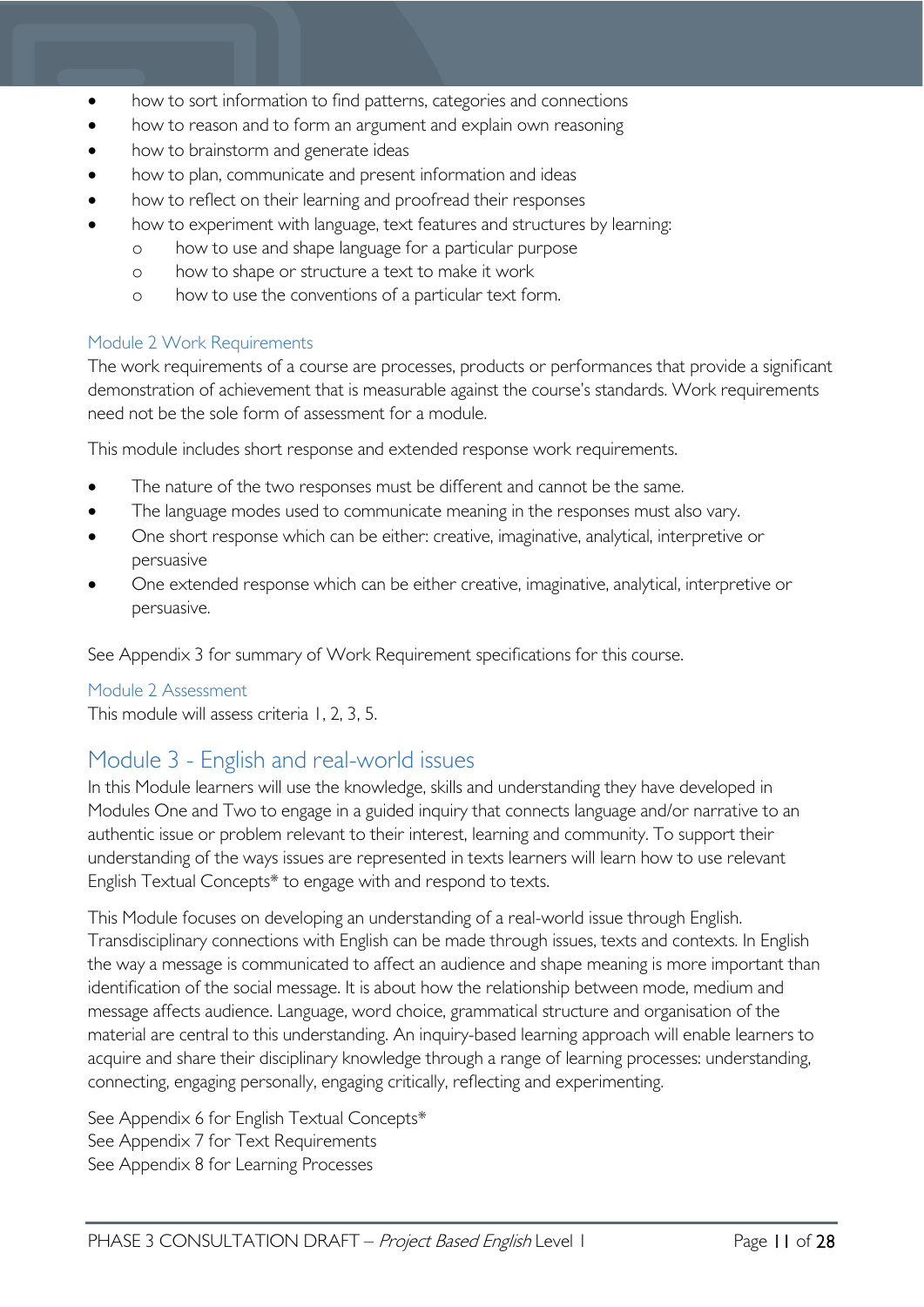#### <span id="page-11-0"></span>Module 3 Learning Outcomes

On successful completion of this module, learners will be able to:

- 1. develop knowledge and skills to communicate meaning clearly through reading, viewing, writing, listening, and speaking
- 2. develop knowledge and skills in making and constructing meaning from written oral, visual and multimodal texts for interaction with others in real or imagined contexts.
- 3. develop knowledge and skills to produce oral, written, and/or multimodal texts appropriate for purpose and audience in real and/or imagined contexts
- 6. develop knowledge and skills in applying critical and creative thinking strategies and intercultural understanding to respond to real world issues represented in written oral, visual and multimodal texts.

#### <span id="page-11-1"></span>Module 3 Content

To achieve the learning outcomes learners will draw on the following knowledge understanding and skills:

#### Key Knowledge

Students learn:

- how texts work, for example, their language features, structures, conventions, techniques
- why texts use a particular form and conventions
- how combinations of words and images in texts are used to represent people and ideas
- how cultural beliefs, practices and points of view are represented in texts
- that language shapes our perspective of people events, groups and ideas
- that opinions can be shared developed and questioned
- how issues and ideas are presented in texts
- how texts can be interpreted in different ways.

#### Key Skills

Students learn:

- how to make meaning from texts using relevant English Textual concepts
- how to use strategies to expand vocabulary to interpret texts
- how to use comprehension processes to construct meaning to understand basic texts
- how to locate and identify key ideas from familiar texts oral, written and multimodal
- how to use specific active listening strategies and interaction skills for identified purposes and audiences
- how to use voice, language and vocabulary to suit context
- how to use identify and use familiar vocal strategies, non-verbal cues and vocabulary to communicate intended meaning
- how to use language, including appropriate spelling, punctuation and grammar
- how to question the ways cultural groups are represented in texts
- how to inquire and problem solve
- how to question, assess and organise information from different texts
- how to sort information to find patterns, categories and connections
- how to reason and to form an argument and explain own reasoning
- how to brainstorm and generate ideas
- how to plan, communicate and present information and ideas
- how to reflect on their learning and proofread their responses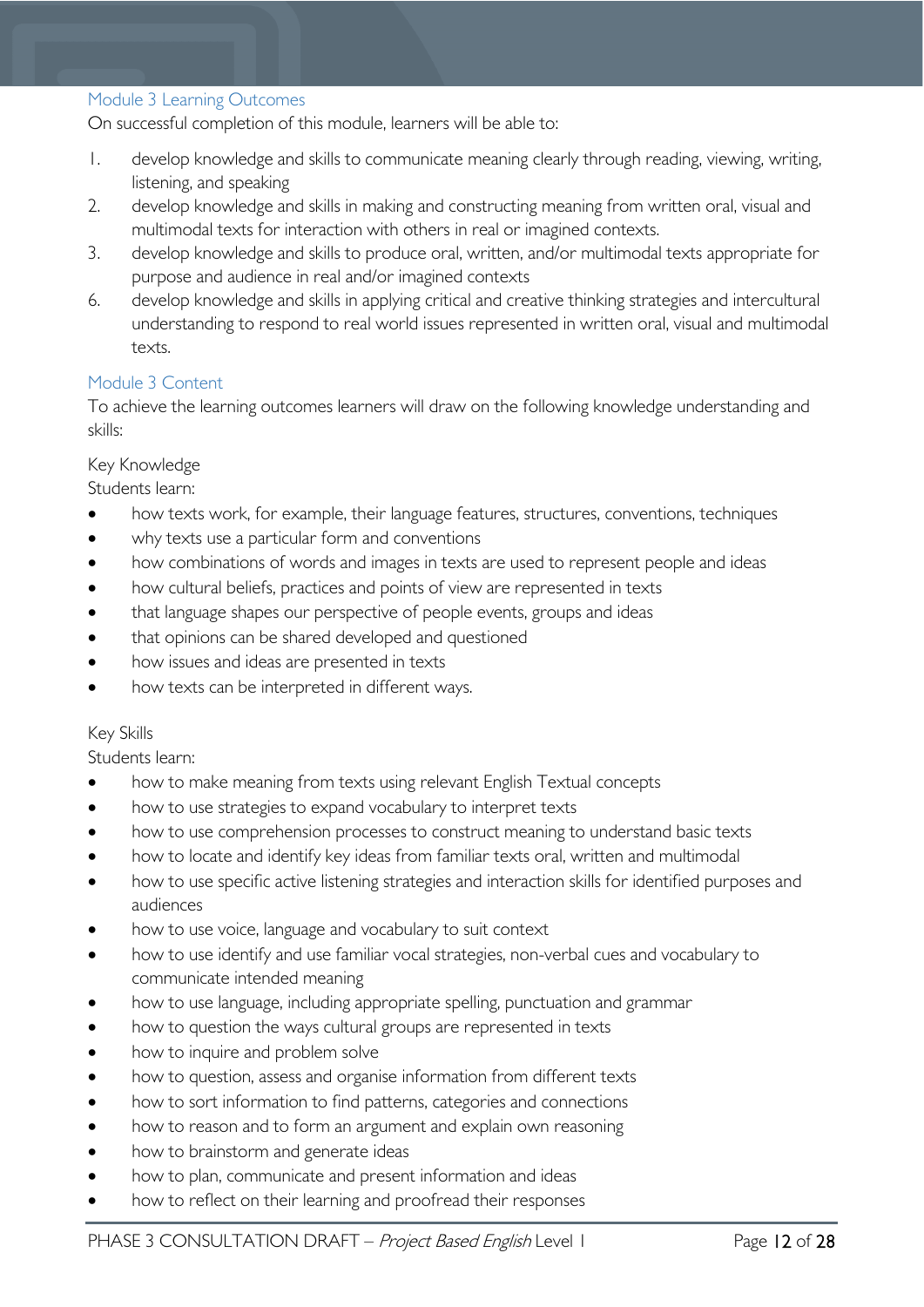- how to experiment with language, text features and structures by learning:
	- o how to use and shape language for a particular purpose
	- o how to shape or structure a text to make it work
	- o how to use the conventions of a particular text form.

#### <span id="page-12-0"></span>Module 3 Work Requirements

The work requirements of a course are processes, products or performances that provide a significant demonstration of achievement that is measurable against the course's standards. Work requirements need not be the sole form of assessment for a module.

This module includes short response and extended response work requirements.

- the nature of the two responses must be different and cannot be the same.
- the language modes used to communicate meaning in the responses must also vary.
- one short response which can be either: creative, imaginative, analytical, interpretive or persuasive
- one Inquiry.

See Appendix 3 for summary of Work Requirement specifications for this course.

#### <span id="page-12-1"></span>Module 3 Assessment

This module will assess criteria 1, 2, 3, 6.

# <span id="page-12-2"></span>Assessment

Criterion-based assessment is a form of outcomes assessment that identifies the extent of learner achievement at an appropriate end-point of study. Although assessment – as part of the learning program – is continuous, much of it is formative, and is done to help learners identify what they need to do to attain the maximum benefit from their study of the course. Therefore, assessment for summative reporting to TASC will focus on what both teacher and learner understand to reflect endpoint achievement.

The standard of achievement each learner attains on each criterion is recorded as a rating 'A', 'B', or 'C', according to the outcomes specified in the standards section of the course.

A 't' notation must be used where a learner demonstrates any achievement against a criterion less than the standard specified for the 'C' rating.

A 'z' notation is to be used where a learner provides no evidence of achievement at all.

Internal assessment of all criteria will be made by the provider. Providers will report the learner's rating for each criterion to TASC.

#### <span id="page-12-3"></span>Criteria

|                      | Module  | Module 2 | Module 3 | Notes                                                                |
|----------------------|---------|----------|----------|----------------------------------------------------------------------|
| Criteria<br>Assessed | 1,2,3,4 | ,2,3,5   | ,2,3,6   | Three common in all modules<br>and one focus criterion per<br>module |

The assessment for Project Based English Level 1 will be based on the degree to which the learner can: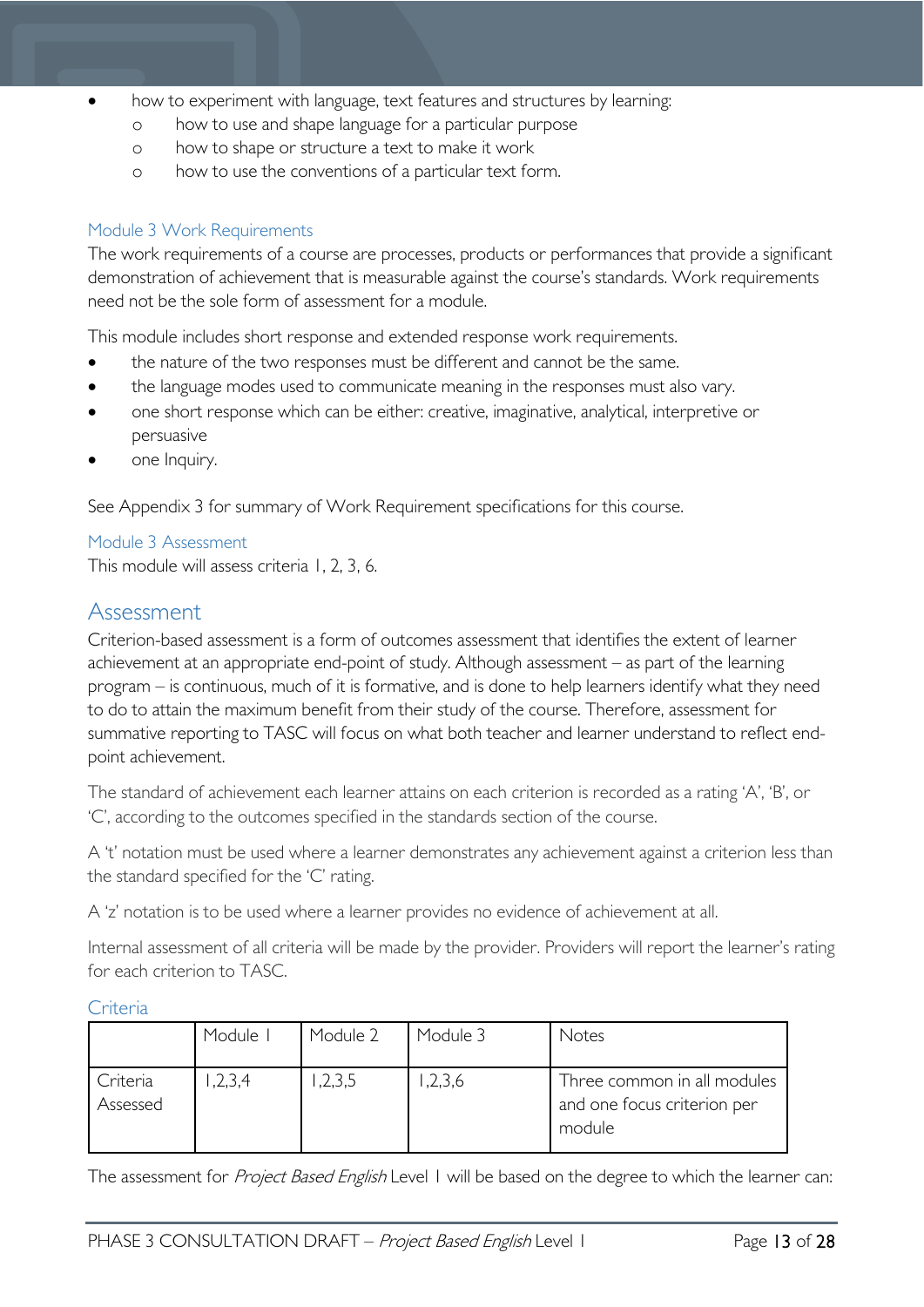- 1. Apply communication skills
- 2. Apply comprehension skills
- 3. Produce a range of texts
- 4. Respond to attitudes and values represented in texts
- 5. Respond to concepts represented in texts
- 6. Respond to real world issues represented in texts
- Language modes\* speaking, listening, reading, writing, viewing and representing.
- Respond\* thinking in ways that are imaginative, creative, interpretive and critical to express themselves using the language modes in a range of forms and mediums.
- Texts\* literary and non-literary, oral, written and multimodal texts, including literary, digital and media texts.

# <span id="page-13-0"></span>**Standards**

Criterion 1: apply communication skills (speaking, writing, representing)

| Rating C                                                                             | Rating B                                                                                       | Rating A                                                                                |
|--------------------------------------------------------------------------------------|------------------------------------------------------------------------------------------------|-----------------------------------------------------------------------------------------|
| communicate a few key ideas<br>and information with some<br>understanding of purpose | communicate key ideas and<br>information with some<br>understanding of purpose<br>and audience | communicate key ideas and<br>information appropriately for<br>a purpose and an audience |
| use one or two simple<br>structures to communicate<br>information                    | begin to sequence ideas using<br>basic organising principles of<br>time and importance         | sequence ideas using<br>organising principles of time<br>and importance                 |
| use familiar vocabulary to<br>convey meaning.                                        | begin to recognise register<br>and use familiar vocabulary to<br>convey meaning.               | recognise register and use<br>familiar vocabulary to convey<br>meaning.                 |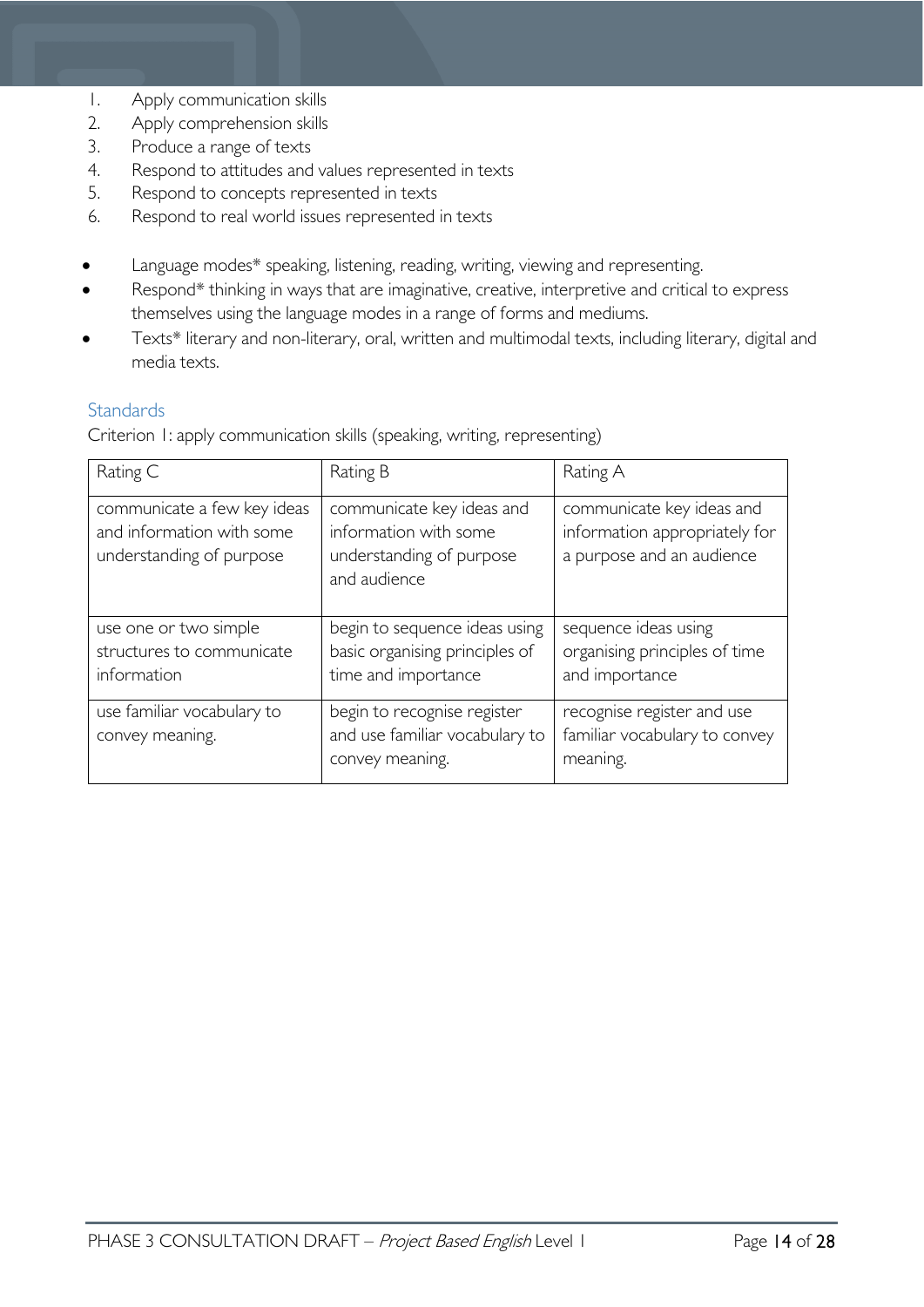Criterion 2: apply comprehension skills (listening, reading and viewing)

| Rating C                                                                                                     | Rating B                                                                                                                   | Rating A                                                                                                                                |
|--------------------------------------------------------------------------------------------------------------|----------------------------------------------------------------------------------------------------------------------------|-----------------------------------------------------------------------------------------------------------------------------------------|
| use key comprehension<br>strategies as modelled to<br>interpret familiar texts and<br>locate key information | use key comprehension<br>strategies as modelled to<br>interpret familiar texts, key<br>ideas and locate key<br>information | use key comprehension<br>strategies as modelled to<br>interpret literal information<br>and make inferences to<br>expand topic knowledge |
| recognise that language is<br>used to represent personal,<br>social and cultural values and<br>ideas         | recognise some ways that<br>language is used to<br>represent personal, social and<br>cultural values and ideas             | identify some ways that<br>language is used to<br>represent personal, social and<br>cultural values and ideas                           |
| recognise how a key language<br>feature can be used to<br>convey meaning in a familiar<br>text.              | recognise how some key<br>language features are used to<br>convey meaning in a familiar<br>text.                           | recognise how key language<br>features are used to convey<br>meaning in familiar texts.                                                 |

Criterion 3: produce a range of texts (speaking, writing and creating)

| Rating C                                                                                                                                        | Rating B                                                                                                               | Rating A                                                                                                |
|-------------------------------------------------------------------------------------------------------------------------------------------------|------------------------------------------------------------------------------------------------------------------------|---------------------------------------------------------------------------------------------------------|
| produce a few highly familiar<br>text types and attempt to use<br>some appropriate textual<br>conventions as modelled                           | produce some familiar text<br>types and use some<br>appropriate textual<br>conventions                                 | produce different familiar<br>text types and use some<br>appropriate textual<br>conventions             |
| convey a simple idea, opinion,<br>factual information or<br>message for a specific<br>purpose                                                   | convey intended meaning on<br>familiar topics for a limited<br>range of purposes and<br>audiences                      | convey intended meaning on<br>familiar topics for a different<br>purposes and audiences                 |
| correctly spell some simple<br>common words and use a<br>limited range of basic<br>grammatical conventions,<br>punctuation to convey<br>meaning | correctly spell simple<br>common words and use<br>some basic punctuation and<br>grammar correctly to convey<br>meaning | correctly spell common<br>words and use basic<br>punctuation and grammar<br>correctly to convey meaning |
| check responses by re-<br>reading and making some<br>corrections with guidance.                                                                 | begin to plan and review<br>responses using key strategies<br>to organise information.                                 | plan, proof and review<br>responses using key strategies<br>to organise information.                    |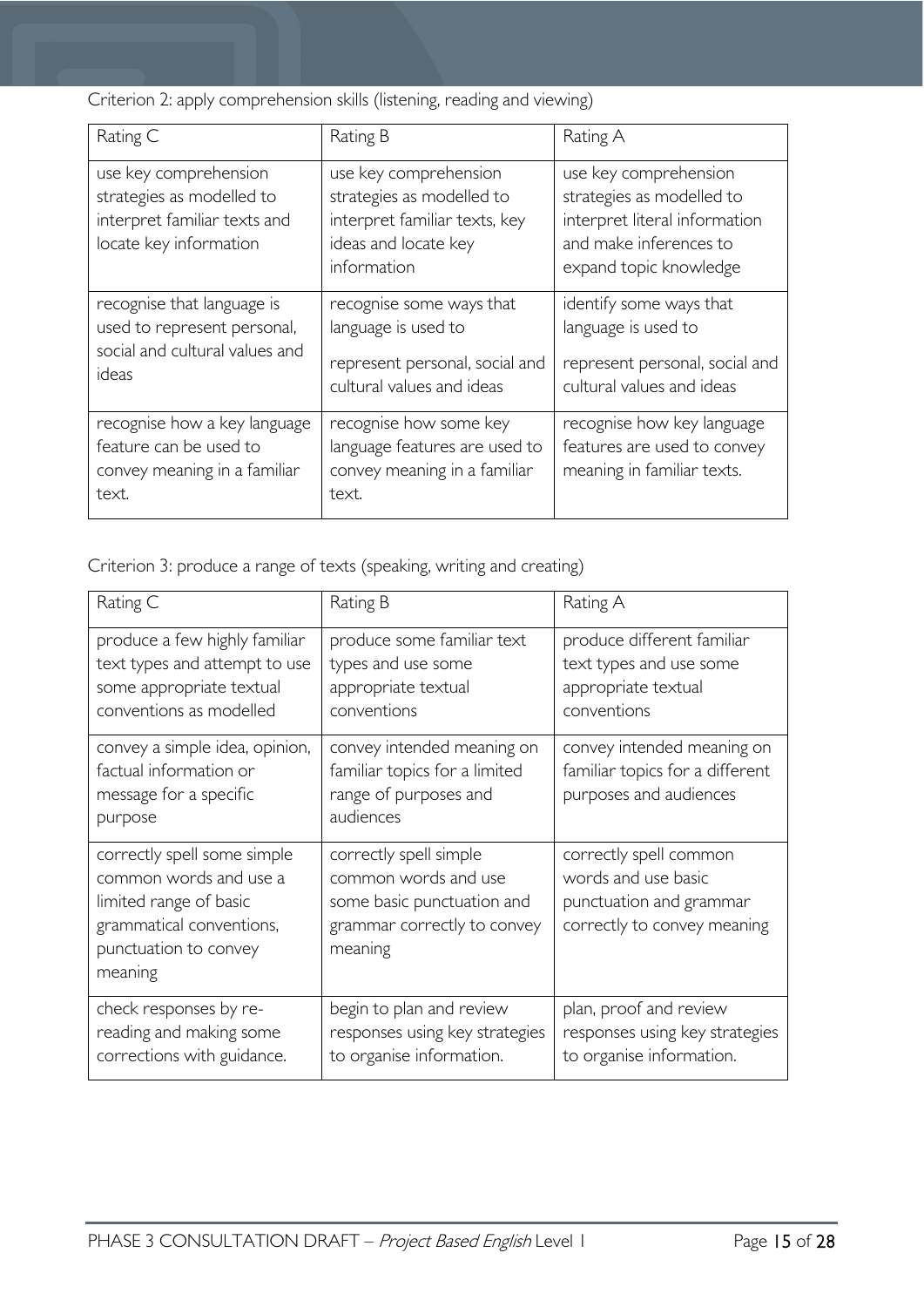Criterion 4: respond to attitudes and values represented in texts

| Rating C                                                                                                               | Rating B                                                                                 | Rating A                                                                                            |
|------------------------------------------------------------------------------------------------------------------------|------------------------------------------------------------------------------------------|-----------------------------------------------------------------------------------------------------|
| identify a few central ideas<br>and/or attitudes and values<br>from straightforward texts<br>on highly familiar topics | identify and interpret some<br>key attitudes and values in<br>texts on familiar topics   | identify, interpret and<br>question some key attitudes<br>and values in texts on familiar<br>topics |
| create a response that draws<br>on own personal attitudes<br>and values.                                               | create responses to<br>represent attitudes and<br>values with some supporting<br>detail. | create responses to<br>represent and promote<br>attitudes and values.                               |

Criterion 5: respond to concepts represented in texts

| Rating C                                                                                            | Rating B                                                                                                | Rating A                                                                                                          |
|-----------------------------------------------------------------------------------------------------|---------------------------------------------------------------------------------------------------------|-------------------------------------------------------------------------------------------------------------------|
| identify a central idea from a<br>straightforward text on a<br>highly familiar topic                | identify and interpret a<br>central idea and supporting<br>information from texts on<br>familiar topics | identify, interpret and<br>question a central idea and<br>supporting information from<br>texts on familiar topics |
| create a response to a central<br>idea from a study text that<br>draws on own personal<br>position. | create a personal response<br>clearly connected to a central<br>idea from a study text.                 | create a response clearly<br>connected to one or more<br>central ideas from a study<br>text.                      |

Criterion 6: respond to real world issues represented in texts

| Rating C                                                                             | Rating B                                                                                                       | Rating A                                                                                       |
|--------------------------------------------------------------------------------------|----------------------------------------------------------------------------------------------------------------|------------------------------------------------------------------------------------------------|
| identify a central issue from a<br>straightforward text on highly<br>familiar topics | identify and explore a central<br>issue from study texts on<br>familiar topics                                 | identify, discuss and question<br>a central issue from study<br>texts on familiar topics       |
| create a response that draws<br>on own personal position on<br>a familiar issue.     | create a response to<br>represent own personal<br>position on a familiar issue<br>with some supporting detail. | create a response to<br>represent and promote own<br>personal position on a<br>familiar issue. |

# <span id="page-15-0"></span>Quality Assurance

• This will be determined by TASC at time of accreditation.

# <span id="page-15-1"></span>Qualifications and Award Requirements

The final award will be determined by the Office of Tasmanian Assessment, Standards and Certification from 6 ratings.

The minimum requirements for an award in *Project Based English* Level 1 are as follows: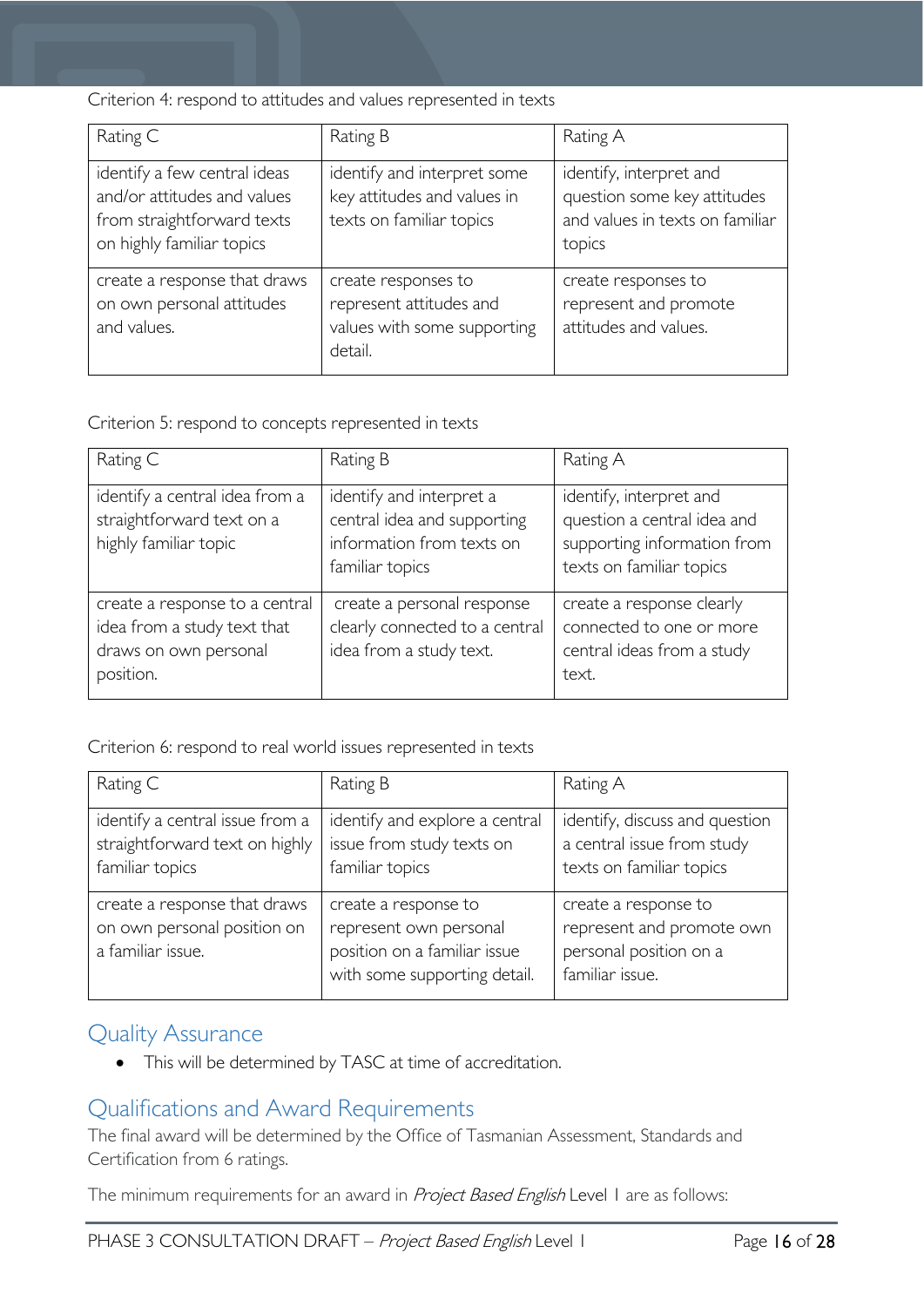EXCEPTIONAL ACHIEVEMENT (EA) 5 'A' ratings, 1 'B' rating

HIGH ACHIEVEMENT (HA) 3 'A' ratings, 2 'B' ratings, 1 'C' rating

COMMENDABLE ACHIEVEMENT (CA) 3 'B' ratings, 3 'C' ratings

SATISFACTORY ACHIEVEMENT (SA) 5 'C' ratings

PRELIMINARY ACHIEVEMENT (PA) 3 'C' ratings

A learner who otherwise achieves the ratings for an SA (Satisfactory Achievement) award but who fails to show any evidence of achievement in one or more criteria ('z' notation) will be issued with a PA (Preliminary Achievement) award.

# <span id="page-16-0"></span>Course Evaluation

• This will be confirmed by time of accreditation.

# <span id="page-16-1"></span>Course Developer

This course has been developed by the Department of Education's Years 9 to 12 Learning Unit in collaboration with Catholic Education Tasmania and Independent Schools Tasmania.

# <span id="page-16-2"></span>Accreditation and Version History

• Details to be determined by TASC at time of accreditation.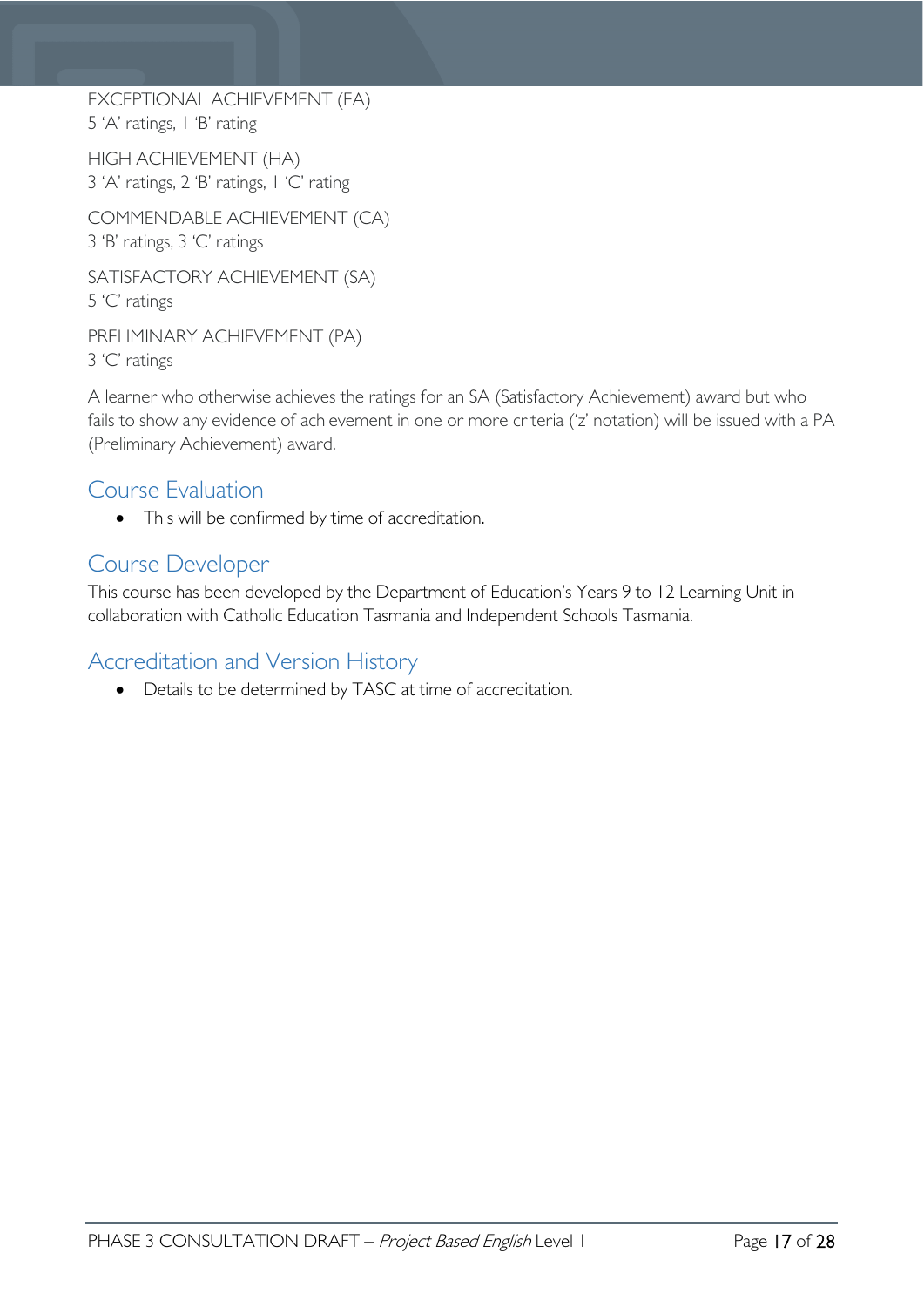# Appendix 1 - Line of Sight



<span id="page-17-0"></span>

| Learning Outcomes                                                                                                                                                                                                        | Course<br>Content | Work<br>Requirements | Criteria       | Standards | General<br>Capabilities              |
|--------------------------------------------------------------------------------------------------------------------------------------------------------------------------------------------------------------------------|-------------------|----------------------|----------------|-----------|--------------------------------------|
| 1. develop knowledge and skills to communicate meaning clearly through<br>reading, viewing, writing, listening, and speaking.                                                                                            | Module 1, 2, 3    | Module 1, 2, 3       | $\subset$      | E1, 2, 3  | (GC)<br>GC:                          |
| 2. develop knowledge and skills in making and constructing meaning from<br>written oral, visual and multimodal texts for interaction with others in real<br>or imagined contexts.                                        | Module 1, 2, 3    | Module 1, 2, 3       | C <sub>2</sub> | E1, 2, 3  | E<br><u>၉</u> ေ<br>GC:<br>$\equiv$ G |
| 3. develop knowledge and skills to produce oral, written, and/or multimodal<br>texts appropriate for purpose and audience in real and/or imagined<br>contexts.                                                           | Module 1, 2, 3    | Module 1, 2, 3       | C <sub>3</sub> | E1, 2, 3  | GC:<br>$\equiv$ G                    |
| 4. develop knowledge and skills in applying critical and creative thinking<br>strategies and intercultural understanding to respond to attitudes and<br>values represented in written oral, visual and multimodal texts. | Module I          | Module I             | C <sub>4</sub> | E1, 2     | GC:<br>Ħ<br>C.                       |
| 5. develop knowledge and skills in applying critical and creative thinking<br>strategies and intercultural understanding to respond to concepts<br>represented in written oral, visual and multimodal texts.             | Module 2          | Module 2             | C <sub>5</sub> | E1,2      | GC:<br>Ħ                             |
| 6. develop knowledge and skills in applying critical and creative thinking<br>strategies and intercultural understanding to respond to real world issues<br>represented in written oral, visual and multimodal texts.    | Module 3          | Module 3             | C <sub>6</sub> | E1,2      | GC:<br>l≡l                           |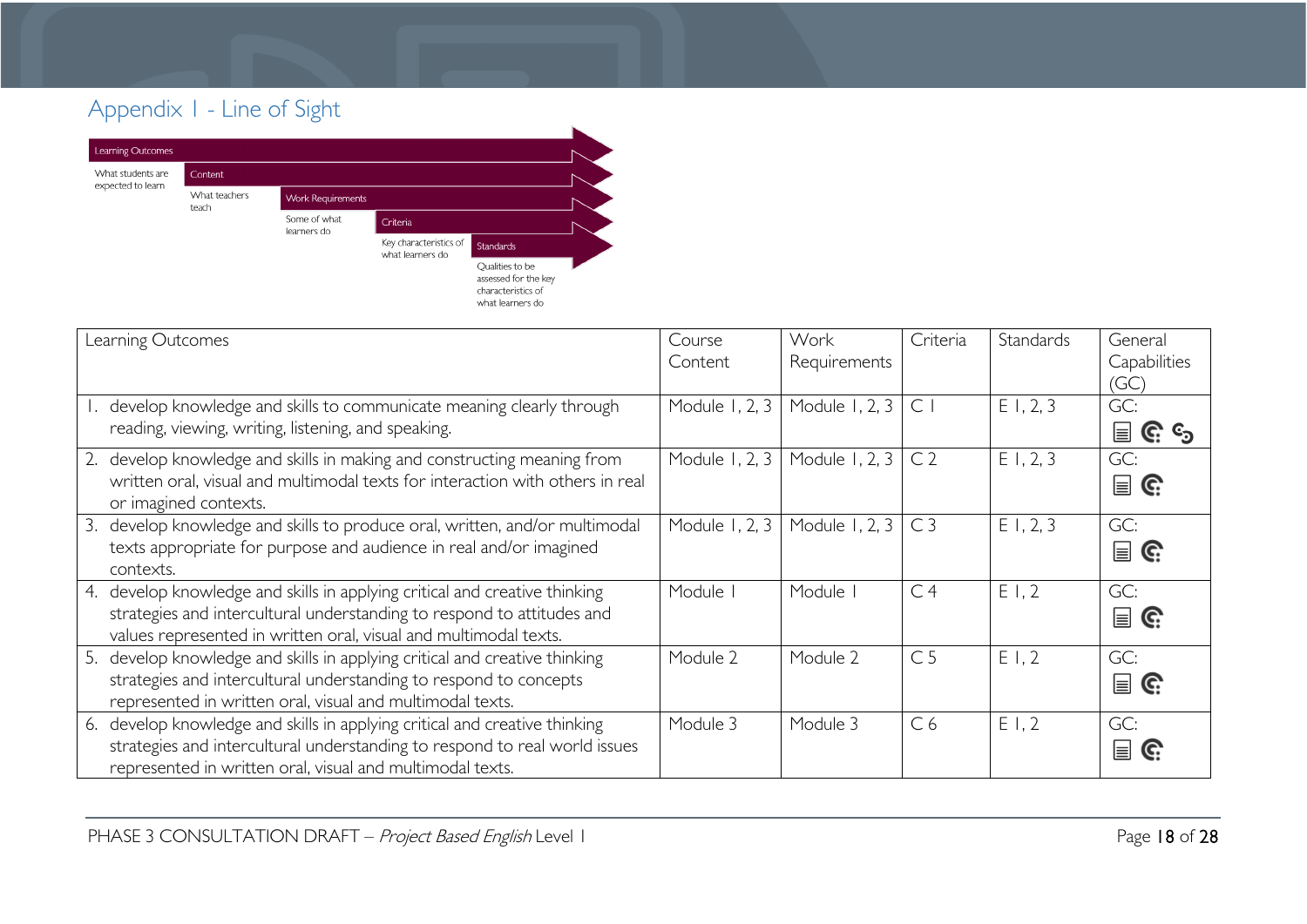# <span id="page-18-0"></span>Appendix 2 - Alignment to Curriculum Frameworks

- English Studies Level 1 aligns with the Government of Western Australia School Curriculum and Standards Authority English Foundation Year 11 Syllabus.
- These standards are based on Level 1 and 2 of the Australian Core Skills Framework (ACSF) which outlines the skills required for individuals to meet the demands of everyday life and work in a knowledge-based economy.

# <span id="page-18-1"></span>Appendix 3 - Work Requirements

# <span id="page-18-2"></span>Module 1 Work Requirements Specifications

# Focus Area: Transdisciplinary

Title of Work Requirement: Cultural Mulch: Short Response

Mode /Format: Creative, imaginative, analytical, interpretive, or persuasive: oral, written or multimodal Learning Outcomes: 1, 2, 3, 4

Description: One Short Response aligned to the module description.

The mode and format of the short response must be different to the extended response.

Size: Recommended maximum of 50 words or a 2-minute multimodal presentation

# Relevant Criterion/criteria:

- Criterion 1: (E2, E3)
- Criterion 2: (E1, E3)
- Criterion 3: All standard elements.

Focus Area: Transdisciplinary

Title of Work Requirement: Cultural Mulch: Extended Response

Mode /Format: Creative, imaginative, analytical, interpretive, or persuasive: oral, written or multimodal Learning Outcomes: 1, 2, 3, 4

Description: One Extended Response aligned to the Module description.

The mode and format of the extended response must be different to the short response.

Size: Recommended maximum of 500 words or a 3-minute multimodal presentation

# Relevant Criterion/criteria:

- Criterion I: (E2, E3)
- Criterion 3: All standard elements
- Criterion 4: All standard elements.

# <span id="page-18-3"></span>Module 2 Work Requirements Specifications

# Focus Area: Transdisciplinary

Title of Work Requirement: Global Concepts in English: Short Response

Mode /Format: creative, imaginative, analytical, interpretive, or persuasive: oral, written or multimodal Learning Outcomes: 1, 2, 3, 4

Description: One short response aligned to the module description.

The mode and format of the short response must be different to the extended response.

Size: Recommended maximum of 50 words or a 2-minute multimodal presentation

# Relevant Criterion/criteria:

- Criterion I: (E2, E3)
- Criterion 2: (E1, E3)
- Criterion 3: All standard elements.

# Focus Area: Transdisciplinary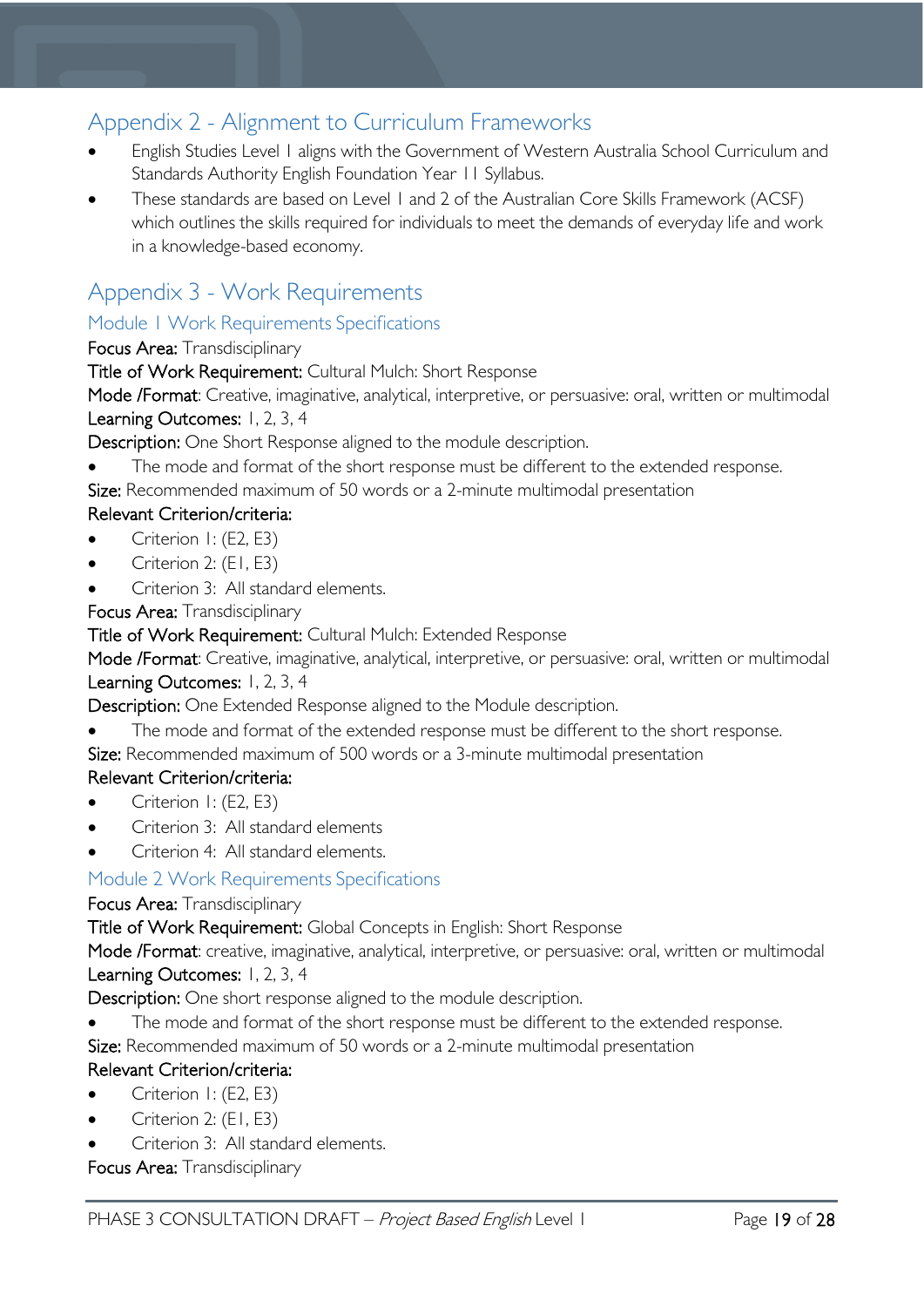### Title of Work Requirement: Global Concepts in English: Extended Response

Mode /Format: Creative, imaginative, analytical, interpretive, or persuasive: oral, written or multimodal Learning Outcomes: 1, 2, 3, 4

Description: One Extended Response aligned to the Module description.

The mode and format of the Extended Response must be different to the Short Response.

Size: Recommended maximum of 500 words or a 3-minute multimodal presentation

# Relevant Criterion/criteria:

- Criterion 1: (E2, E3)
- Criterion 3: All standard elements
- Criterion 4: All standard elements.

# <span id="page-19-0"></span>Module 3 Work Requirements Specifications

# Focus Area: Transdisciplinary

Title of Work Requirement: English and Real-World Issues Short Response

Mode /Format: Creative, imaginative, analytical, interpretive, or persuasive: oral, written or multimodal Learning Outcomes: 1, 2, 3, 4

Description: One Short Response aligned to the Module description.

• The mode and format of the short response must be different to the extended response.

Size: Recommended maximum of 50 words or a 2-minute multimodal presentation

# Relevant Criterion/criteria:

- Criterion I: (E2, E3)
- Criterion 2: (E1, E3)
- Criterion 3: All standard elements.

Focus Area: Transdisciplinary

Title of Work Requirement: English and Real-World Issues Inquiry

Mode /Format: Creative, imaginative, analytical, interpretive, or persuasive: oral, written or multimodal Learning Outcomes: 1, 2, 3, 4

Description: One inquiry aligned to the Module description.

• The mode and format of the Extended Response must be different to the Short Response.

Size: Recommended maximum of 500 words or a 3-minute multimodal presentation

# Relevant Criterion/criteria:

- Criterion 1: All standard elements
- Criterion 3: All standard elements
- Criterion 4: All standard elements.

# <span id="page-19-1"></span>Appendix 4 – General Capabilities and Cross-Curriculum Priorities

Learning across the curriculum content, including the cross-curriculum priorities and general capabilities, assists students to achieve the broad learning outcomes defined in the Alice Springs (Mparntwe) Education Declaration (December 2019).

General Capabilities:

The general capabilities play a significant role in the Australian Curriculum in equipping young Australians to live and work successfully in the twenty-first century.

In the Australian Curriculum, capability encompasses knowledge, skills, behaviours and dispositions. Students develop capability when they apply knowledge and skills confidently, effectively and appropriately in complex and changing circumstances, in their learning at school and in their lives outside school.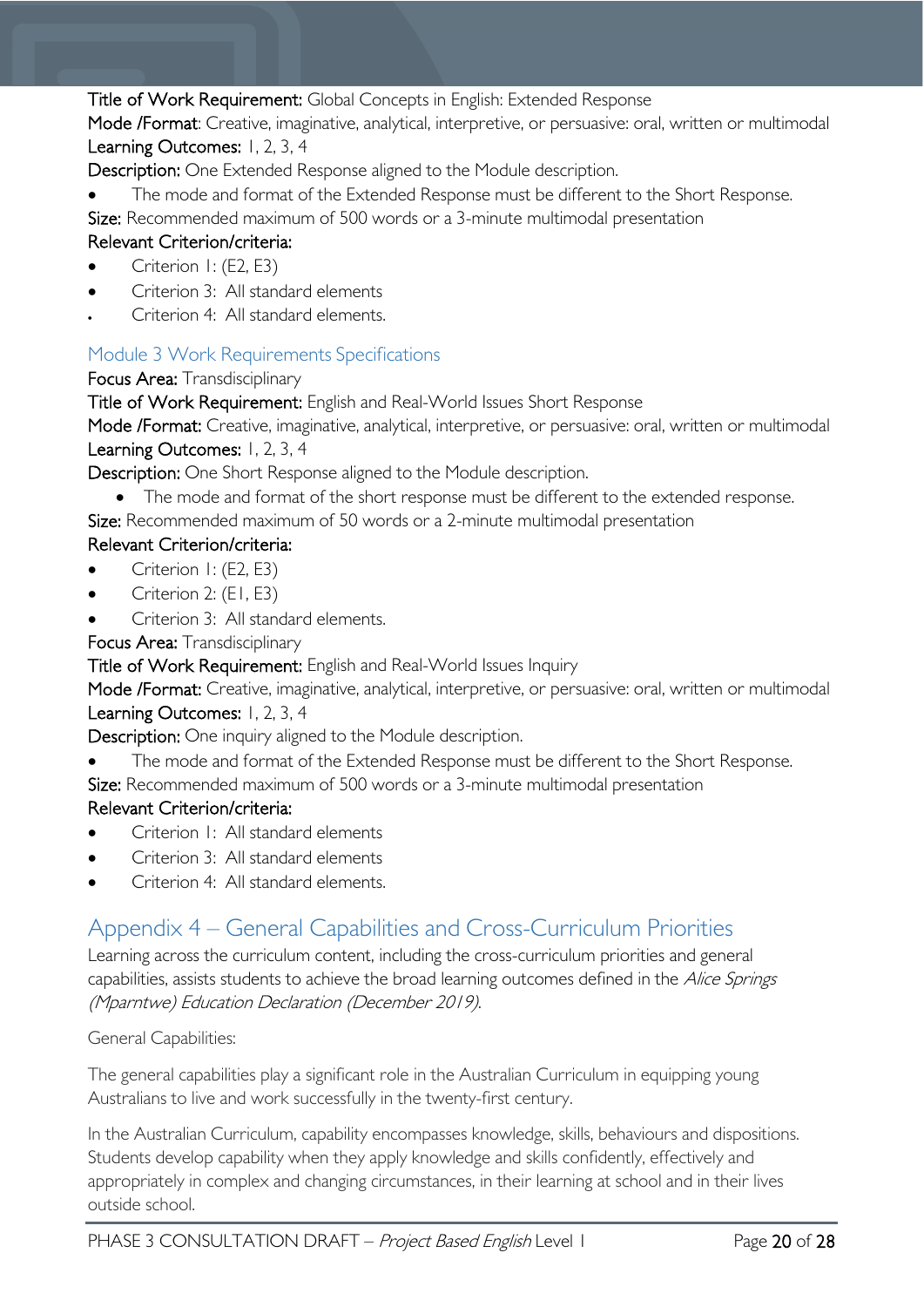The general capabilities include:

- Critical and creative thinking  $\epsilon$
- Ethical understanding  $\div$
- Information and communication technology capability  $\ddot{\cdot}$
- **Intercultural understanding**  $\frac{c_3}{ }$
- Literacy <sup>■</sup>
- Numeracy **\***
- Personal and social capability  $\ddot{\ddot{}}$

# Cross-Curriculum Priorities:

Cross-curriculum priorities enable students to develop understanding about and address the contemporary issues they face, for their own benefit and for the benefit of Australia as a whole. The priorities provide national, regional and global dimensions which will enrich the curriculum through development of considered and focused content that fits naturally within learning areas. Incorporation of the priorities will encourage conversations between students, teachers and the wider community.

The cross-curriculum priorities include:

- Aboriginal and Torres Strait Islander Histories and Cultures  $\mathcal$
- Asia and Australia's Engagement with Asia **AA**
- Sustainability  $\triangleq$

# <span id="page-20-0"></span>Appendix 5 – Glossary

o A central glossary will be added to the final draft of the course for consultation.

Making meaning is an umbrella term for being able to read (literally), comprehending, analysing, understanding or interpreting texts, and those texts should include written texts and visual and/or multimodal texts.

Making meaning involves the modes of reading, viewing and listening. Making meaning also involves producing texts: a written explanation; joining a discussion about a text; or producing a slideshow presentation that illustrates an understanding of a text.

Students may engage with:

- non-fiction in the form of transactional texts, for example, instruction manuals and policy documents; informative texts, for example, websites and newspapers
- persuasive texts, for example, feature articles and documentaries
- fiction in the form of prose narrative, for example, short stories and novels; and poetry, drama, film, television and online narratives.

Producing is another word for creating meaning, constructing or creating texts and those texts might be written or multimodal. There are a range of non-fiction forms that students use to produce texts, for example, transactional texts: lists or applications; informative texts: reports or investigations; expository texts: essays; and persuasive texts: letters to the editor or documentaries. Students may produce fiction texts, for example, short stories, blogs, poetry, plays, short films or YouTube stories/uploads. Students might engage in discussions, role plays, interview scenarios, debates, public speaking and slideshow presentations in live, recorded and online environments.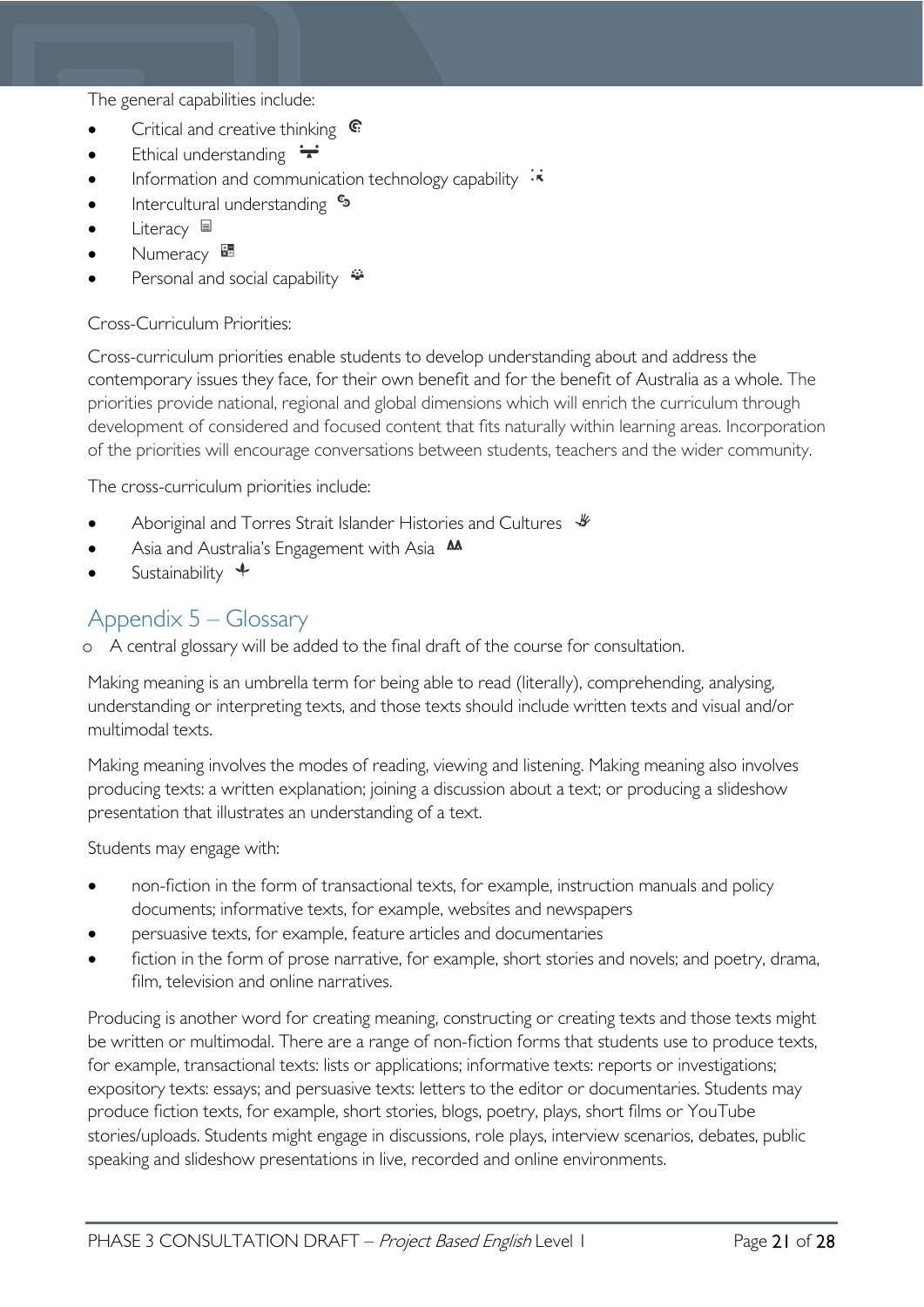# <span id="page-21-0"></span>Appendix 6 – English Textual Concepts

New South Educations Standards Authority (NESA)

English Textual Concepts\* are the knowledge of English (what students learn about): argument, authority, character, code and convention, connotation, imagery and symbol, context, genre, intertextuality, literary value, narrative, perspective, point of view, representation, style and theme. The following concept descriptors will be used where relevant to support delivery of the course content and student learning.

#### Argument

Students understand that an argument takes into account audience, form and purpose. They learn that:

- arguments can be objectively or subjectively presented
- language choices (visual, spoken and written) can strengthen arguments
- an argument may provide an informed assessment of a range of opinions.

# Authority

Students understand that in different contexts, authority is conferred in different ways. They learn that:

- texts have more authority with the use of appropriate language, spelling and punctuation
- authority is invested in a text by clearly expressed and substantiated argument and acknowledgement of accepted authorities
- popularity can become a form of authority
- authority is valued and questioned.

# **Character**

Students understand that characters trigger an imaginative response through identification. They learn that characters may

- be complex having a range of characteristics or simple with one salient feature
- change as a result of events or remain unchanging
- have individual characteristics or be based on a stereotype

# Code and Convention

Students understand that codes and conventions of each mode provide the foundation for innovation. They learn that

- knowledge of codes and conventions helps finding meaning in and through texts
- codes and conventions vary for different audiences and purposes
- choices of language and design have subtle differences and effects
- opportunities for innovation occur at all levels eg word, sentence, paragraph and whole text levels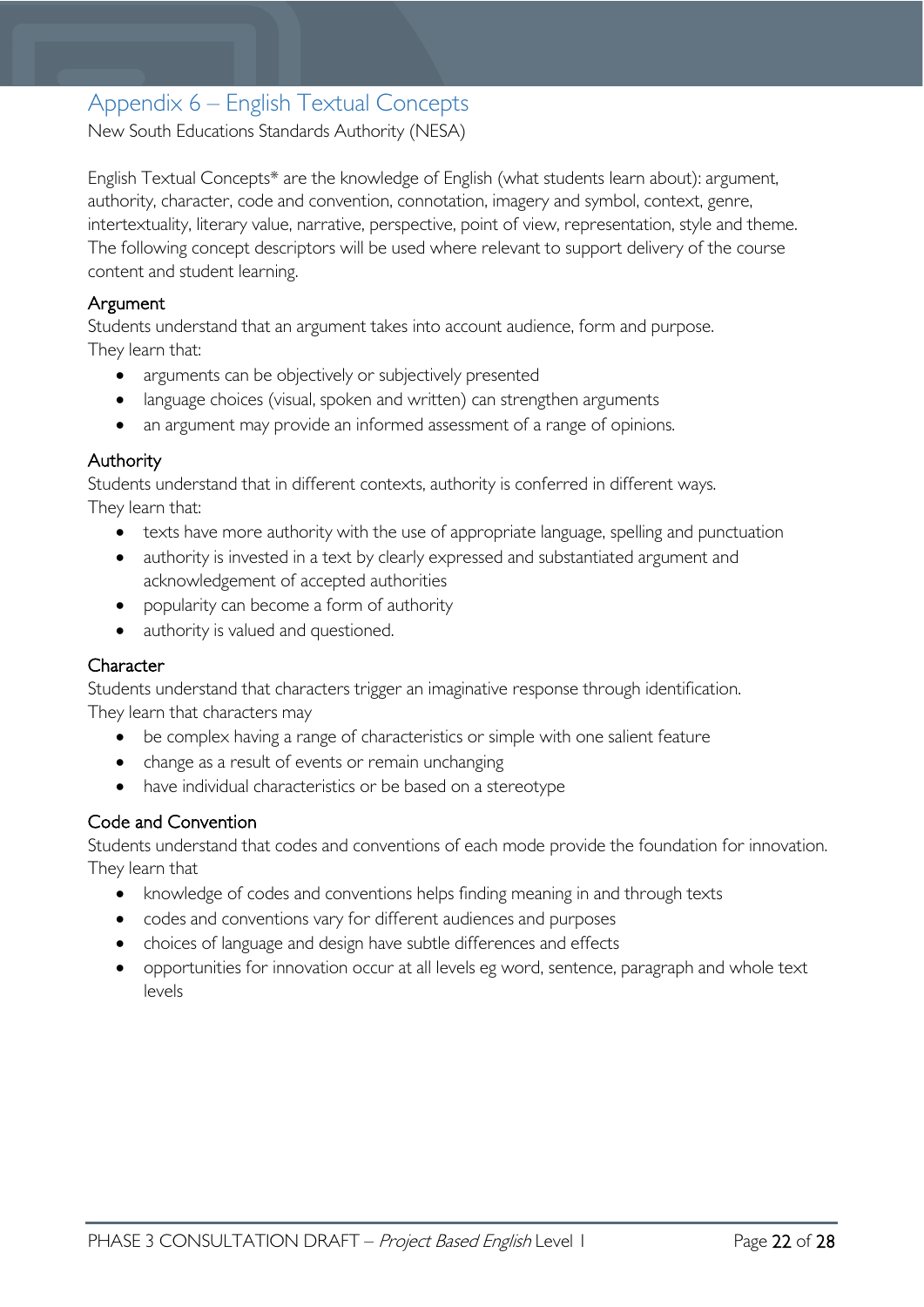### Connotation, Symbol and Imagery

Students understand that richer meanings are produced when responders recognise and engage with imagery.

They learn that

- imagery prompts evocative comparisons which may add new meanings to a text
- figurative language extends the meanings of words
- figurative language compresses ideas through the connections it makes
- figurative language can persuade, inform and engage audiences emotionally in different modes and media.

#### **Context**

Students begin to recognise how context may be expressed in texts. Students learn that

- specific contexts require particular forms and language
- their own context affects the way they respond to and compose texts
- context includes clearly identifiable elements such as purpose, intended audience and medium as well as more complex and diffuse influences such as culture
- culture, as a way of living, involves beliefs, customs, language and values and is reflected in texts
- cultural context refers to the context of composition as well as to the context of response.

#### Genre

Students understand that texts may be categorised into genres.

They learn that

- texts in the same genre have similar functions and ideas, forms and conventions and give rise to particular expectations
- genres are not fixed categories but may be adapted for interesting effects.

#### Intertextuality

Students understand that intertextuality occurs across and within modes and media They learn that

- intertextuality may occur through adaptation of structure and style
- whole texts may be appropriated for different audiences and purposes, modes and media.
- in transforming texts, there are opportunities for originality.

#### Literary Value

Students begin to understand that texts can be valued for the ways they convey experiences and ideas. Students learn that

- texts that have several layers of meaning or that can be interpreted in various ways can be satisfying
- texts that are thought-provoking and extend one's understanding of the world are valued.

#### Narrative

Students understand that there are conventions of the narrative form that combine to involve responders in the story.

Students learn that narrative engages responders through

- Recognisable characters, events and places
- Skilful plot development
- Perceptible mood and atmosphere
- Evocative images and imagery that complement the story
- Narrative voice and voices of characters.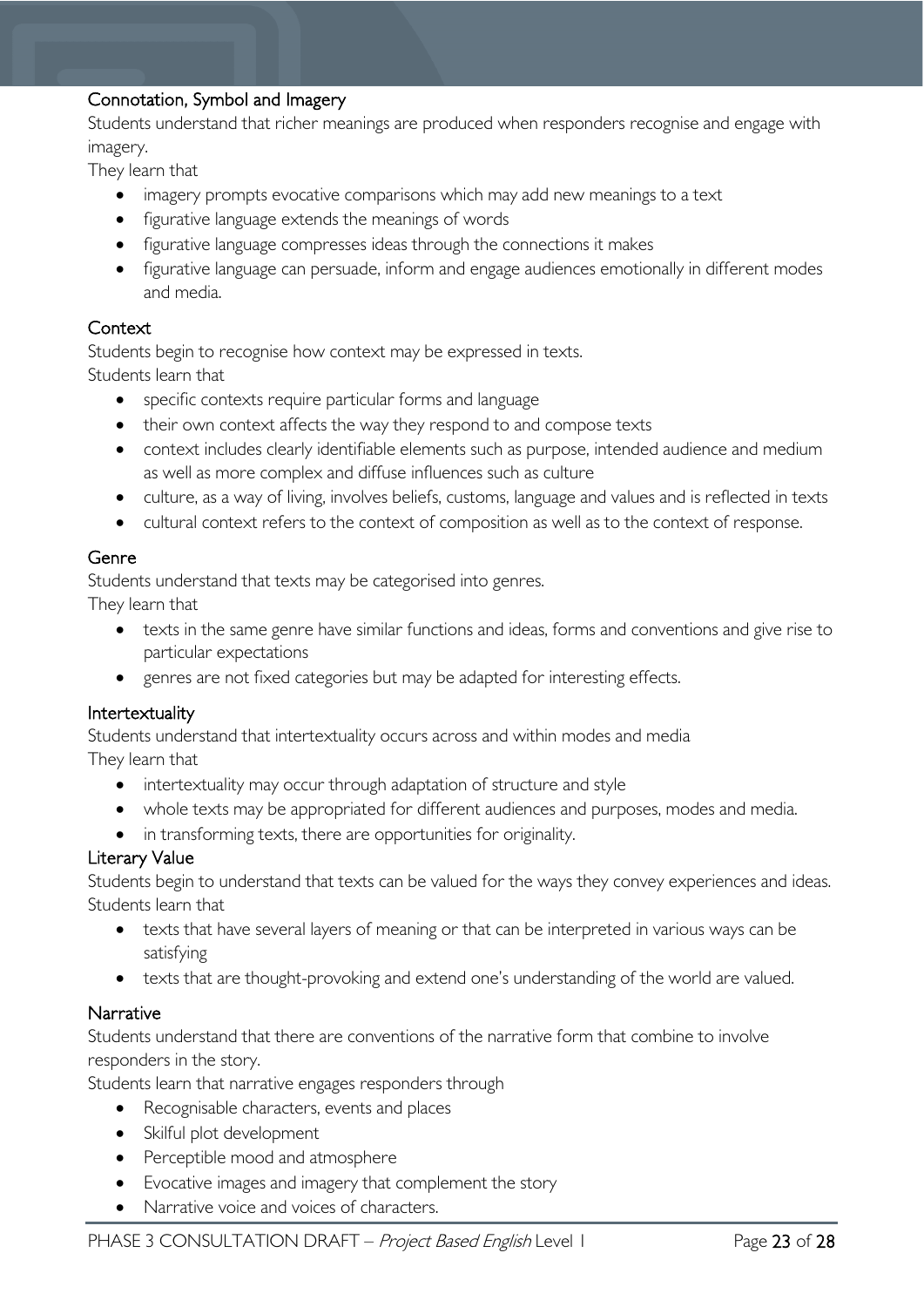• They learn that these conventions are adapted to different modes and media.

#### **Perspective**

Students understand that perspectives may differ and that these differences need to be considered They learn that

• perspective may be expressed in different ways including the values expressed and the form of expression

#### Point of View

Students understand that the narrator is different from the author and that point of view positions the reader to respond in a particular way.

Students learn that

- a narrator may be inside or outside the story, in fiction and non-fiction texts
- point of view can create a more personal or distant relationship with the responder, evoking degrees of empathy or indifference
- the author chooses the way a story is told and chooses language appropriate to that purpose in the different modes and media.

#### Representation

Students understand that representations position audiences to adopt a particular response They learn that

- information and ideas may be represented symbolically
- representation in each mode operates according to its own codes and conventions.
- representations may be adapted for different audiences
- representations influence response.

#### Style

Students understand that particular styles result from the use of identifiable language features appropriate to each mode and medium.

Students learn that

- style may be changed by manipulating certain elements
- style creates connections between and among texts
- literary devices such as sound, images and figurative language can enhance expression.
- personal style can be cultivated.

#### Theme

Students understand that thematic statements may be interrogated They learn that themes

- are different from subjects or topics
- arise out of the actions, feelings and ideas of people or characters
- may be explored in different ways by different texts
- relate to social, moral and ethical questions in the real world.'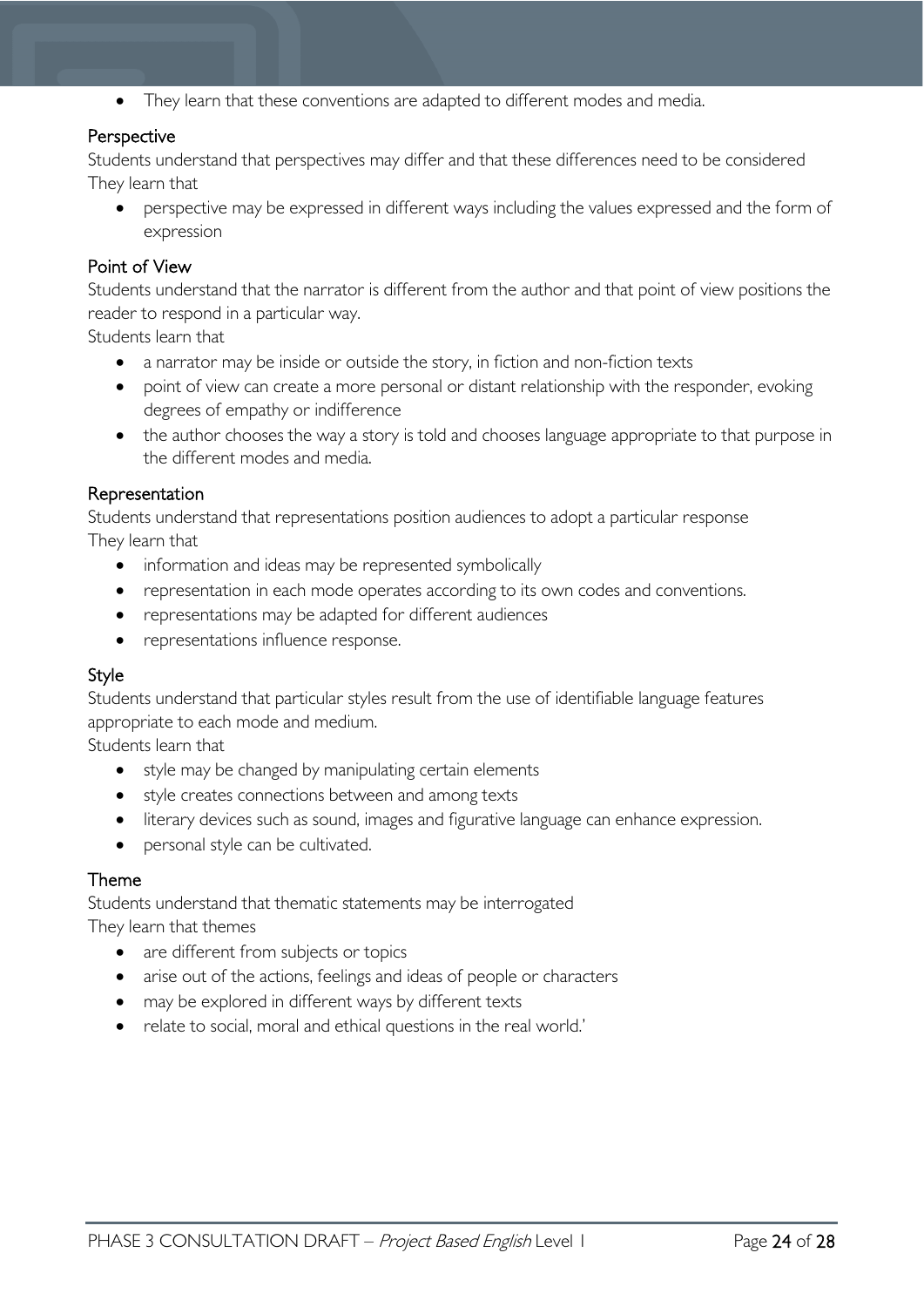# <span id="page-24-0"></span>Appendix 7 – Texts

During the course learners must study at least:

- two (2) fictional texts of which one (1) is written
- two non-fiction texts
- one film/documentary film or media or multimedia texts.

Additionally, the selection of specific texts for study will also be guided by consideration of the study of:

- at least ONE (1) Australian text
- Tasmanian Texts
- Indigenous Literature
- Asian Texts.

Texts are selected from a range of cultural contexts, valued for their form and style and are recognised as having literary worth or artistic value.

Forms of texts for *Project Based English* Level 1 include literary texts (see Glossary definition) and non-literary texts, such as:

- fiction novels, short stories, plays, poems, song lyrics, films, television programs, computer games
- non-fiction biographies, journals, essays, speeches, reference books, news reports, documentaries
- media texts newspaper articles, magazine articles, editorials, websites, advertisements, documentaries, radio programs
- everyday texts blogs, films, television programs, comic books, computer games, manuals.

Texts will be drawn from complex and unfamiliar settings, ranging from the everyday language of personal experience to more abstract, specialised and technical language drawn from a range of contexts. Texts provide important opportunities for learning about aspects of human experience and about aesthetic appeal.

Texts can be written, spoken (dialogues, speeches, monologues, conversations, radio programs, interviews, lectures), multimodal (picture books, graphic novels, web pages, films, television programs, performances, advertisements, cartoons, music videos, computer games, maps) and in print or digital/online (books, CD-ROMs, websites, computer games, social networking sites, email, SMS, apps).

Texts are structured for particular purposes, for example, to retell, to instruct, to entertain, to explain and to argue. Teachers may select whole texts and/or parts of texts depending on units of study, cohorts and level of difficulty.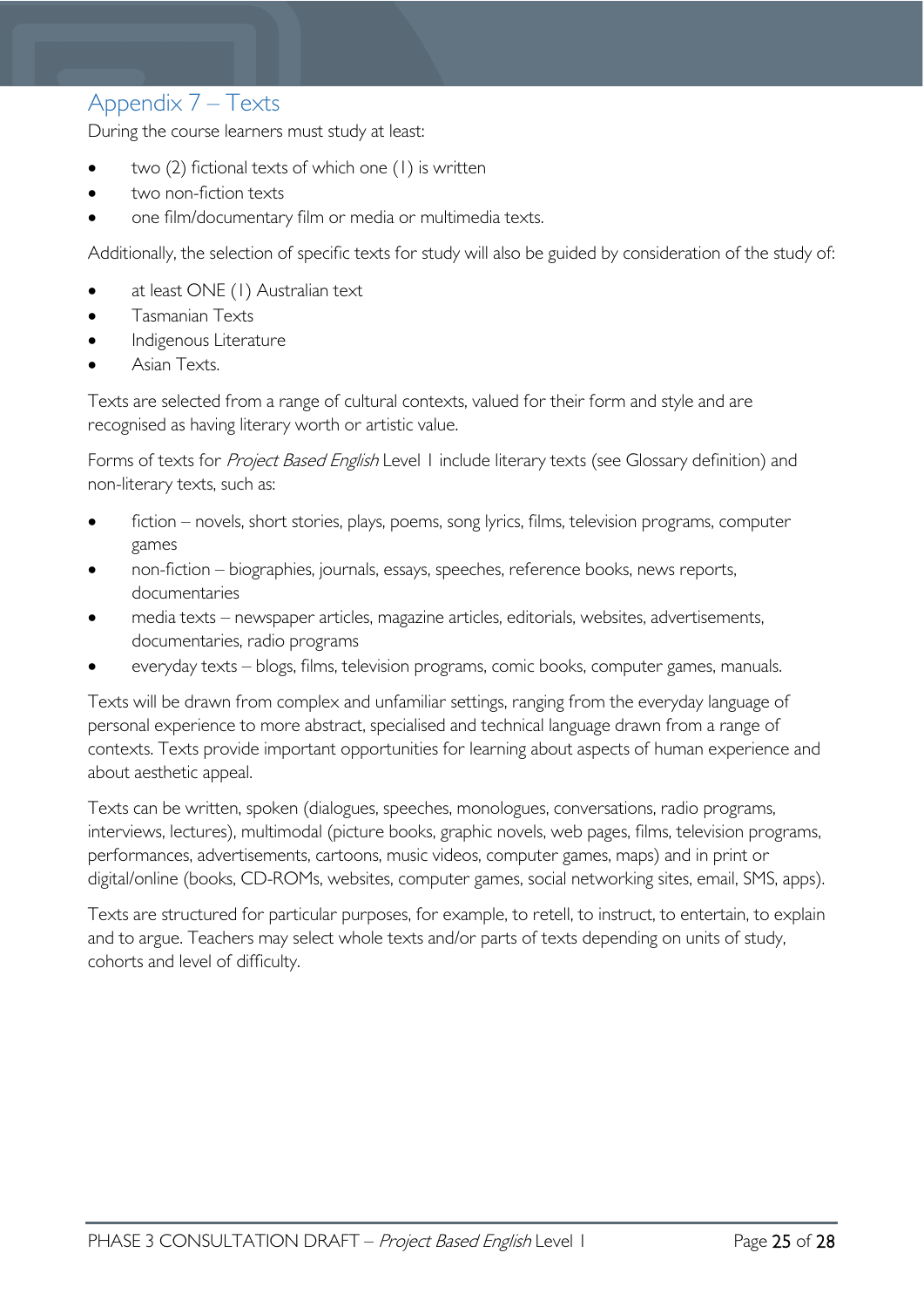# <span id="page-25-0"></span>Appendix 8 – Learning Processes

New South Educations Standards Authority (NESA)

The learning processes described below are taken from the English Textual Concepts and are included as a means of enacting the three key features of Transdisciplinary projects that guide teaching and learning.

### Understanding

#### What it is

Understanding occurs when new information and ideas are incorporated into a student's existing knowledge framework. Students link new ideas and information to prior knowledge and apply these in specific circumstances, appreciating underlying principles. Understanding is developed within particular contexts and allows students to elaborate on, make connections and ask questions about their new knowledge. Students are gradually able to generalise upon this knowledge and transfer it to new contexts.

#### Why it is important

Understanding is prerequisite for learning. Its flexibility allows students to engage critically and creatively with knowledge by making connections, explaining, inferring, predicting, speculating and problem solving. When a student understands, information is retained longer and can be built upon to acquire further understanding. Understanding also includes the realisation of what needs to be learned and allows students to be active in constructing their own course of learning.

#### **Connecting**

#### What it is

Connecting is recognising relationships between texts and between texts and our own lives. Every text we encounter is considered against our previous textual experiences as we build up a breadth of knowledge and understanding about the ways composers and responders construct meaning. We connect the text to our own worlds and to the world of other texts in order to create meaning. As our encounters with texts extend we have more texts with which to read our world.

Texts can be connected in many different ways:

- Through identifiable links to our own personal worlds
- Through exploring common experiences, stories and ideas
- Through sharing the same context
- Through sharing the same style, genre and codes and conventions

#### Why it is important

Making connections between texts forms a basis for comparing them and provides a different context in which to make judgements about each. Making connections also enriches students' understanding of each text, the worlds it inhabits and the way it is composed and responded to. Seeing connections is a source of delight and understanding how texts may connect forms the basis for students' own composing as they perceive possibilities through experimenting.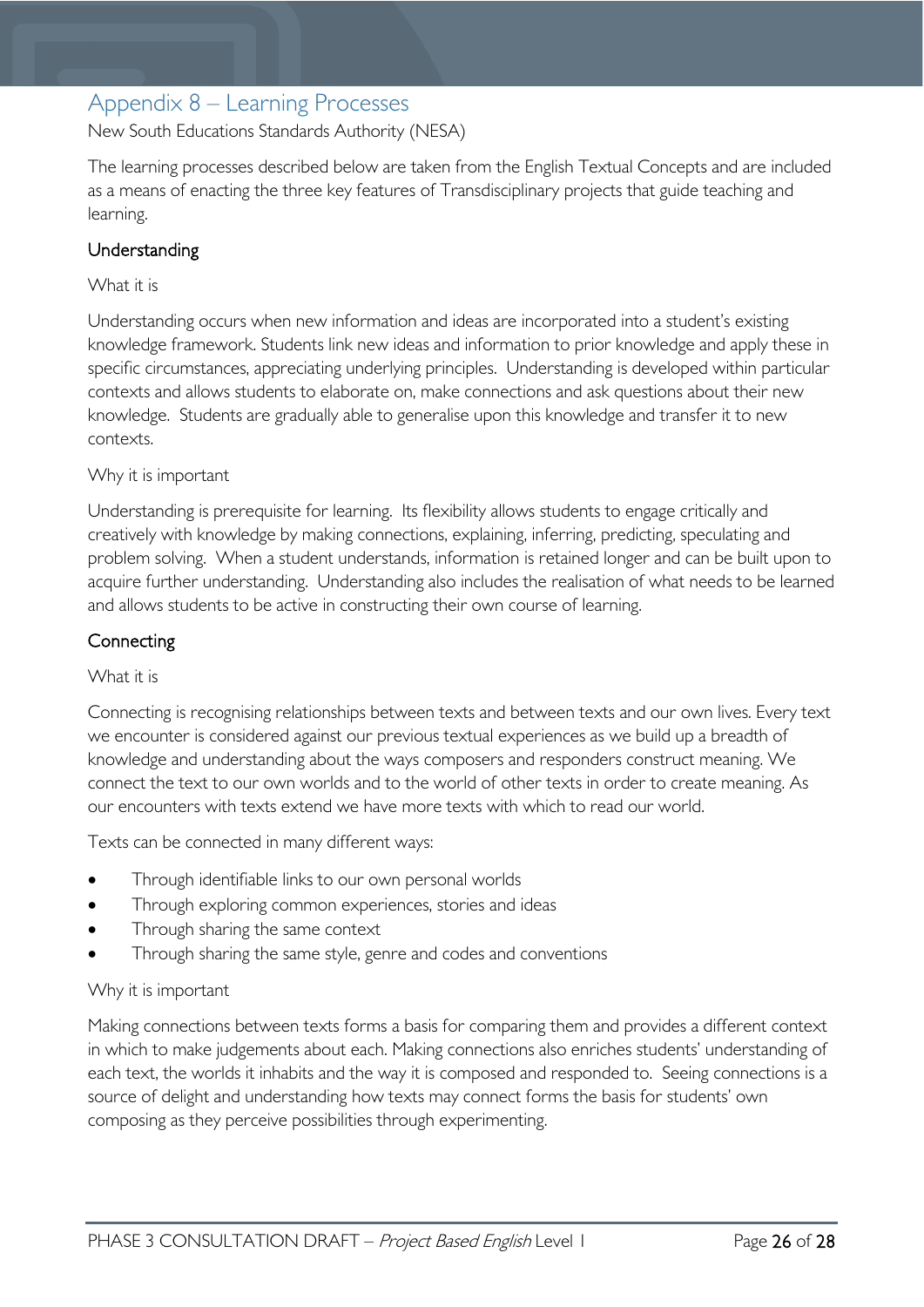### Engaging Critically

#### What it is

Students engage critically with a text when they make judgements about a text based on systematic analysis. The kinds of judgements they make will depend on their approach to the text which brings with it assumptions about the nature of texts and ways of reading them. For example, one approach could be to see the texts as reflecting reality and address issues of truth in that depiction. Another approach would be to see a text as a product of power relationships in terms of what lies at the centre and what is marginalised, evaluating the text in terms of how it suppresses certain interests and intervening to promote others. Critical engagement involves making judgements and recognising the critical framework through which these judgements are made.

#### Why it is important

Students' critical skills will help them evaluate the multiplicity of texts that they encounter in their lives. This will allow them to understand what is valued in society and their culture, so providing certain kinds of access and rewards, to themselves and to society as a whole. To steer through the sometimes diverse values they encounter and the speed of change of today's world they also need to understand how we make value judgements and how values change over time.

### Engaging Personally

#### What it is

Students engage personally when they experience interest, pleasure and personal significance in texts and the ways they are constructed. However, personal engagement goes beyond simple pleasure and affirmation of the familiar; it comes from an emotional and intellectual engagement which can lead to reconsideration of an initial impression.

Engaging personally may include:

- personal identification with the characters, situations or ideas in a text
- intellectual engagement with ideas individually and collaboratively
- the expression of personal voice
- pleasure in the text
- enjoyment of aesthetic qualities
- valuing texts
- recognition and appreciation of the power of language to express human experiences and communicate ideas.

#### Why it is important

Engaging personally with a text can facilitate and be influenced by deeper critical and imaginative response to its representation of their wider world. Personal engagement with texts encourages students to express with discernment, confidence and with an authentic voice, ideas, opinions and values in their own compositions.

#### Reflecting

#### What it is

In reflecting, students think about what they have learned, how they have learned, what they feel about the learning. They draw conclusions about their own learning processes and the value of their learning.